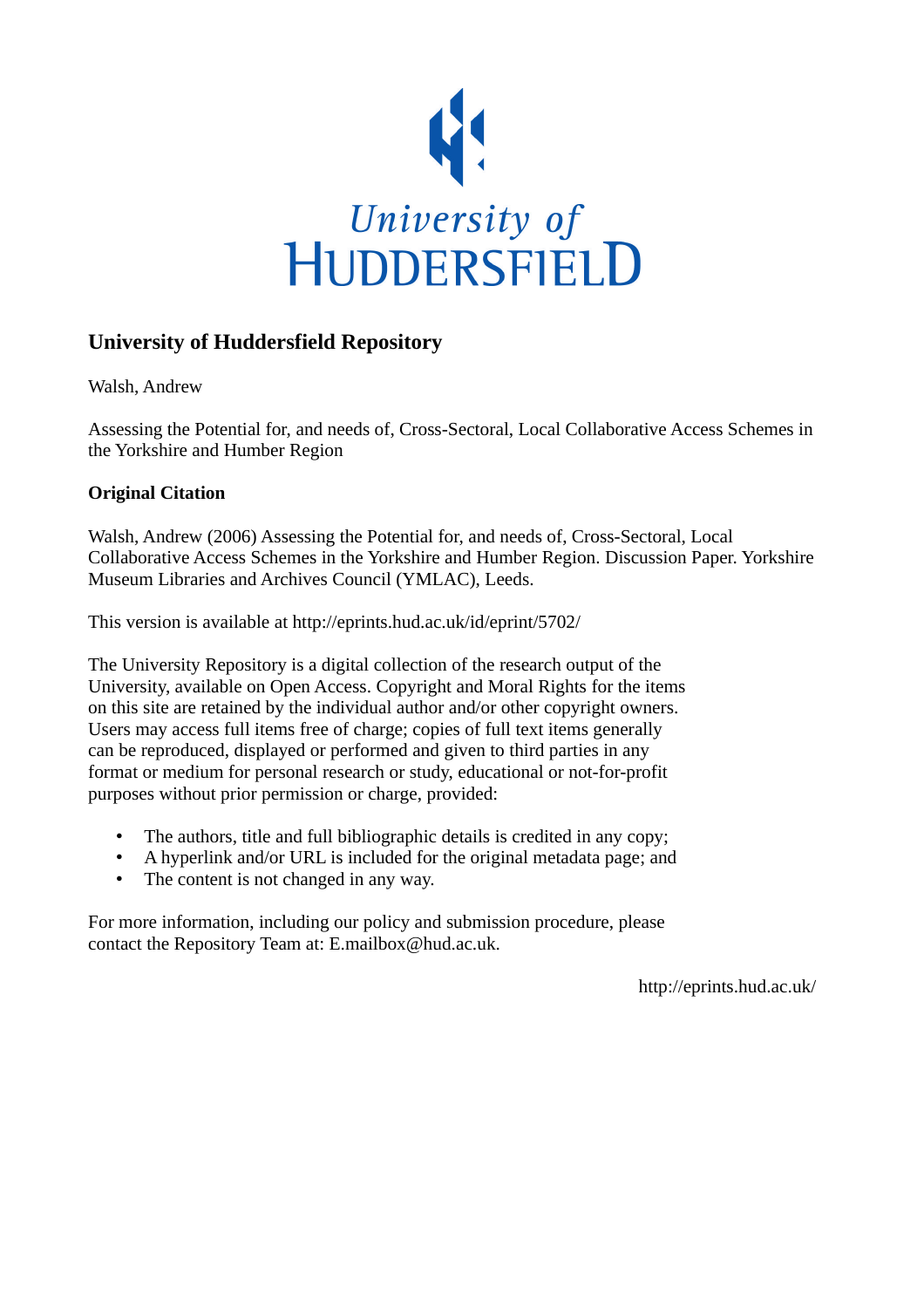Assessing the Potential for, and needs of, Cross-Sectoral, Local Collaborative Access Schemes in the Yorkshire and Humber Region

For YMLAC

Andrew Walsh Inspire Regional Facilitation Project

March 2006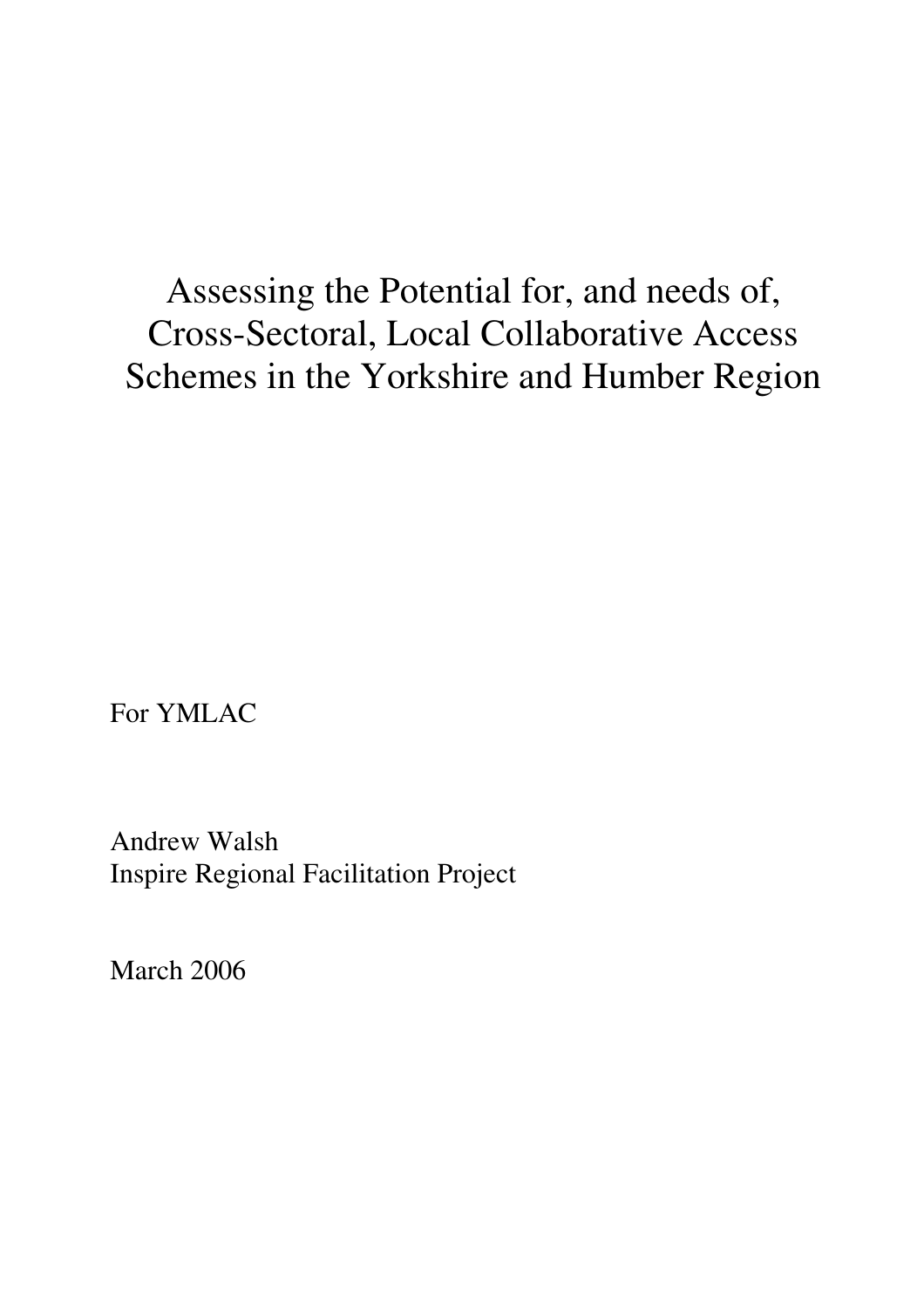# **Table of contents**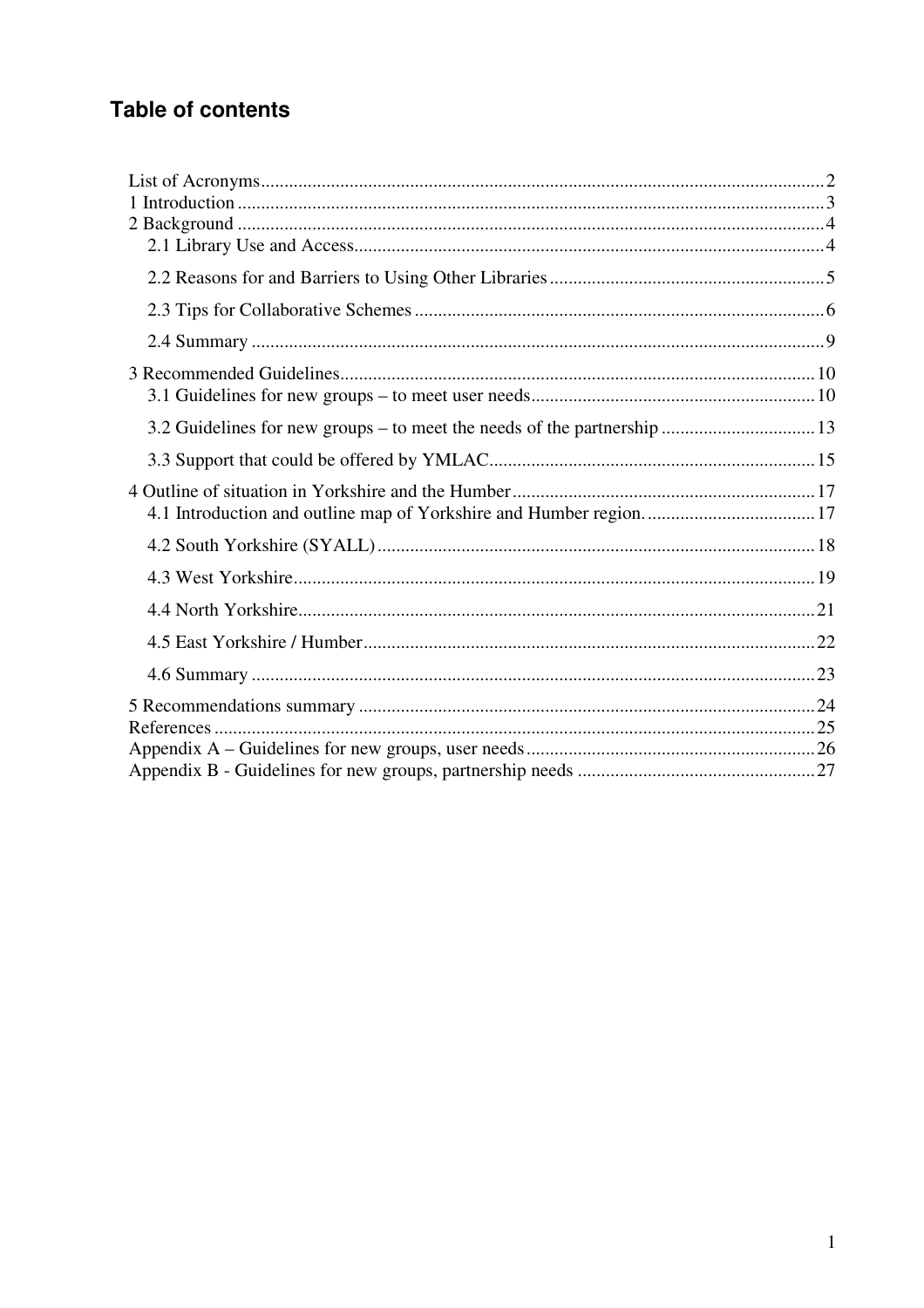# **List of Acronyms**

- **FE**  Further Education
- **GRIP** the Grimsby Information Providers group
- **HE** Higher Education
- **LASh** Libraries Access Sunderland
- **LINC** Library and Information Co-operation council
- **SAILS** Staff development for Access to Information and Learning in Sunderland
- **SYALL** South Yorkshire Access to Libraries for Learners
- **YMLAC** Yorkshire Museums, Libraries & Archives Council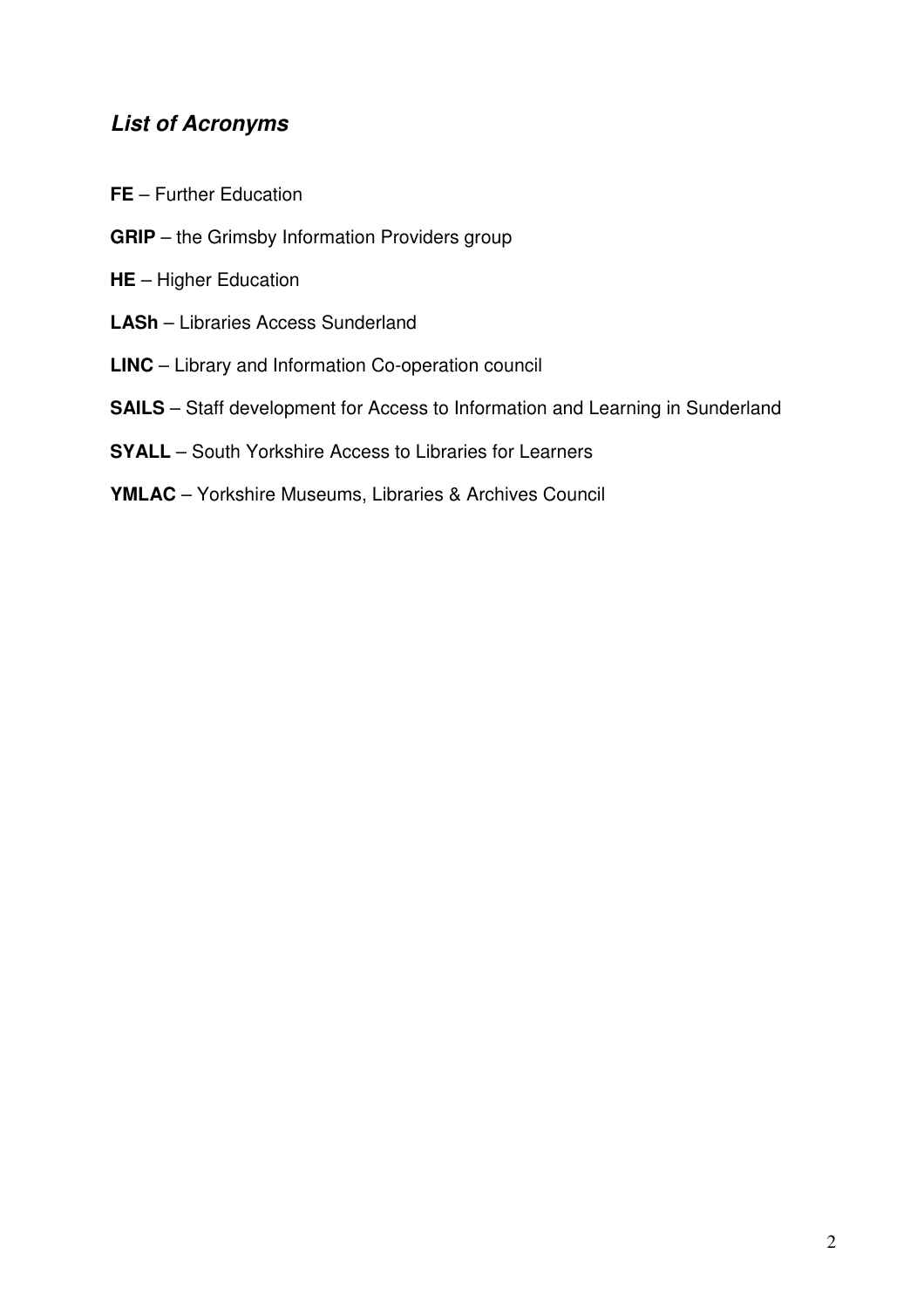# **1 Introduction**

This report was written between November 2005 to March 2006 thanks to direct funding from YMLAC under the guidance of Jane Walton and Liz Roberts at YMLAC.

It aims to identify and assess the potential for and needs of cross-sectoral library partnerships in the Yorkshire and Humber region which aim to increase and broaden access to knowledge. It aims to do this against the background of the current roll out of Inspire (www.inspire.gov.uk) across the region and country as a whole.

The report consists of a background view of the literature available on this topic; recommended guidelines for any potential new groups and the support that could be offered to these by the regional Museums, Libraries and Archives Council, YMLAC; an outline of the current situation in our region showing the potential for new groups and finally a brief bullet point summary of recommendations made.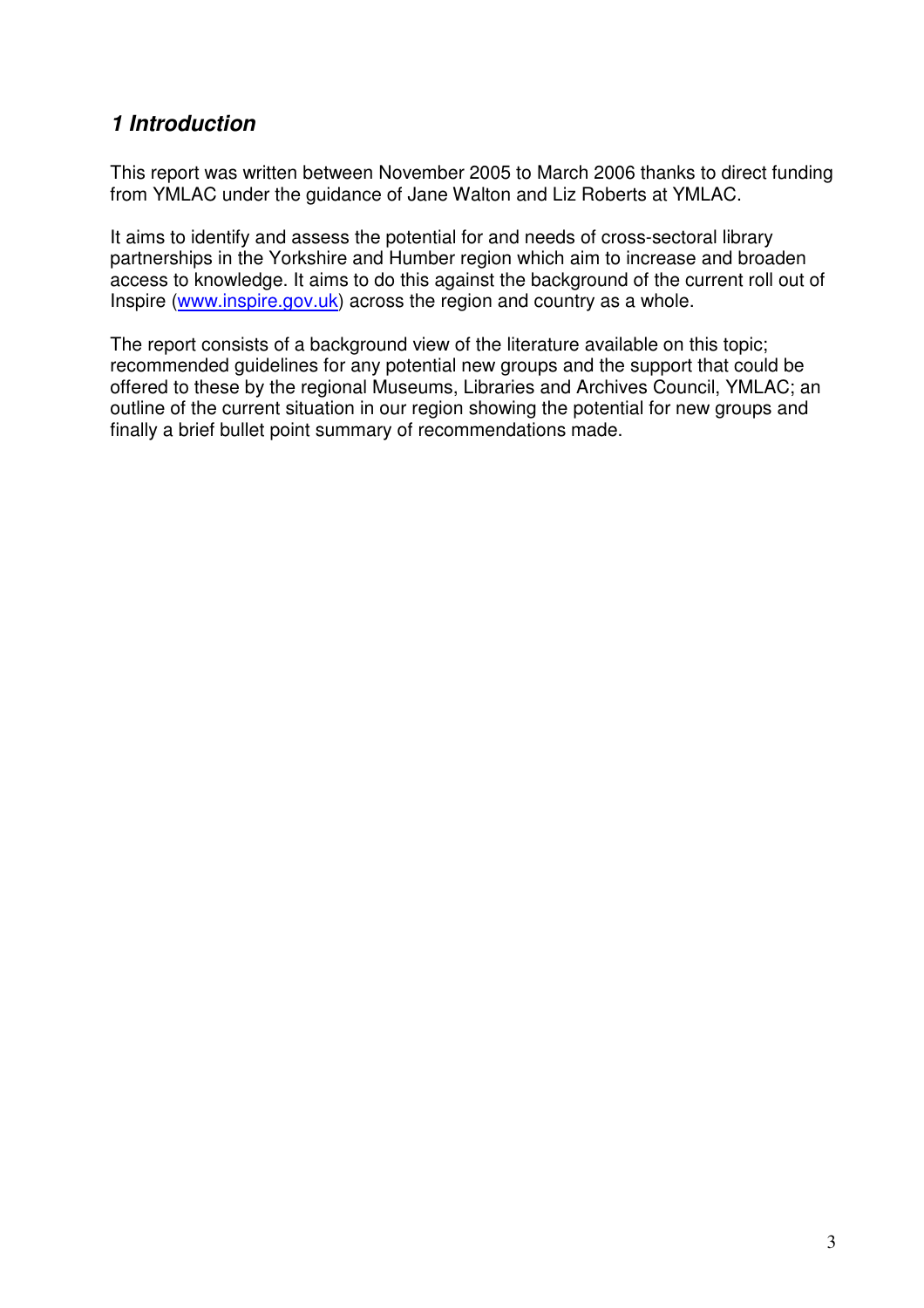# **2 Background**

There is a limited body of literature available around the area of cross-sectoral access to libraries, including who uses libraries across the sectors, the barriers to library use and most recently the experiences of setting up cross-sectoral schemes such as Inspire. The author will look briefly at some of the more relevant literature in this area starting from the APT Review (1995) and draw from this literature any information that may be useful in developing a set of guidelines for establishing new cross-sectoral groups to provide increased access to library resources.

# **2.1 Library Use and Access**

The APT review aimed to be a comprehensive review of library co-operation across the UK and Ireland and was carried out by the APT Partnership (1995) on behalf of the Library and Information Co-operation Council (LINC). It set the scene in the mid 1990s with clear recommendations for future co-operation and was intended by LINC to spur further debate. For our purposes I wish to highlight one paragraph from pages 1.2 to 1.3:

"Academic library and information services have in recent decades developed in a selfsufficient way to service the need of formally attached students and researchers. As many of these users also make extensive use of public facilities and as they only constitute part, although a large part, of the total "studying and researching population" there is an urgent need to strengthen the links between academic and public libraries."

This report was written with the background of worries over increasing disparity between resources available in Public and Academic libraries and concerns that implementing the Follett report (1993) would increase those disparities.

It is a theme that re-occurs frequently, with large numbers of both formal students and "lifelong learners" using public libraries and this being seen as unfair when compared with access to academic libraries often being difficult or simply not known about even when present.

The "People Flows" report by Nankivell et al (1999) which is also summarised in Nankivell & Dalton (2000), studied library use in Sheffield and Birmingham, interviewing library users in public, college and university libraries. They highlight this disparity in access, showing large numbers of students using public libraries alongside limited access to college and university libraries – even though in Sheffield the Access to Libraries for Learning (which became SYALL when extended across South Yorkshire) was already established. Their figures show almost 30% of public library users were either formally registered students or lifelong learners.

This imbalance in use between public and academic libraries is still present today and can be at least partly addressed by access schemes such as Inspire.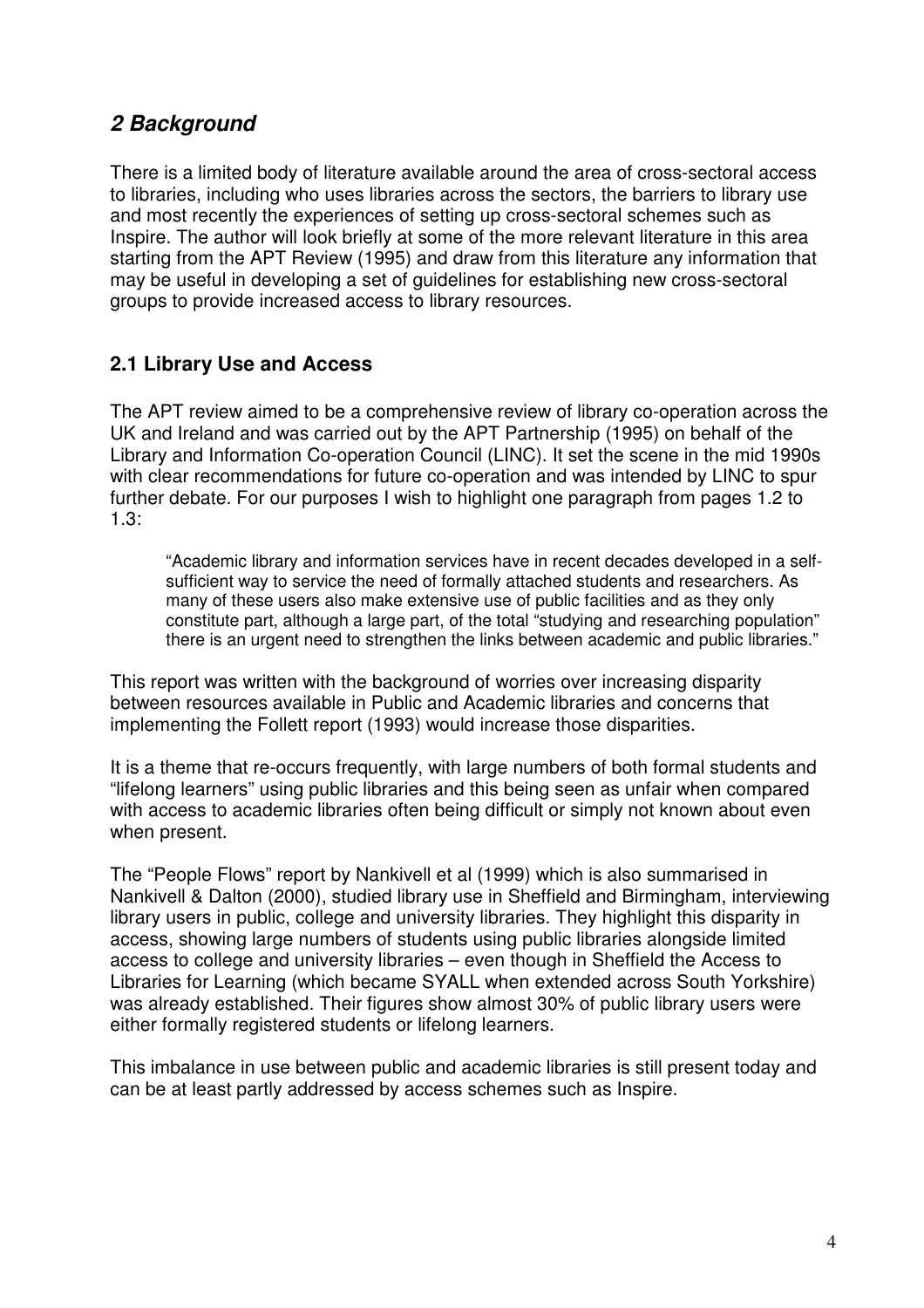# **2.2 Reasons for and Barriers to Using Other Libraries**

The "People Flows" report goes further than just describing this imbalance in library use and gives us useful information on how and why people choose which libraries to use, what the key barriers to library use were in their survey and additionally suggest some tips for successful collaboration. These tips were based primarily on follow up workshops with library staff held in Birmingham and Sheffield.

Six key reasons for using specific libraries emerged from the "People Flows" research along with four main barriers (pp. 68-69) and these are listed below –

#### **Six key reasons for choosing a library:**

1) Where the library is (including location, transport, parking, and proximity to home, work or place of study)

2) The resources within the library (including books, journals, IT facilities and study space).

3) When the library is open.

4) Who staffs the library (their knowledge, helpfulness and approachability).

5) How the resources within the library are organised (how easy it is to find what you want).

6) The general library environment.

#### **Four key barriers to library use:**

- 1) Opening hours.
- 2) Borrowing facilities.

3) Access to IT.

4) Ability to gain entry to the library.

Hull (2000) looked at barriers to accessing libraries for current students in Further and Higher education, finding a wide range of perceived barriers ranging from poor availability of books to whether the students have previous experience of using libraries. The factors that are probably most relevant to the wider population could be listed as general "Social Exclusion"; Literacy and numeracy problems; Lack of information retrieval skills; Fear of the "unknown" or of "losing face" when going into an unfamiliar library environment and finally; Computer-phobia.

"Inspiring Learning for All", as quoted in Greenwood (2004) p. 3, produces a long list of potential barriers to library use and splits them into six areas.

**Physical** – Are buildings, collections, events, physically accessible to everyone? **Sensory** – Can they be used by people with hearing or visual impairment? **Intellectual** – Do they exclude people without extensive background knowledge or poor English language skills?

**Cultural** – Do we reflect and represent the interests, life experiences and culture of the community served?

**Attitudinal** – Is the environment welcoming, especially to new users? **Financial** – Can people on low incomes afford to use our services?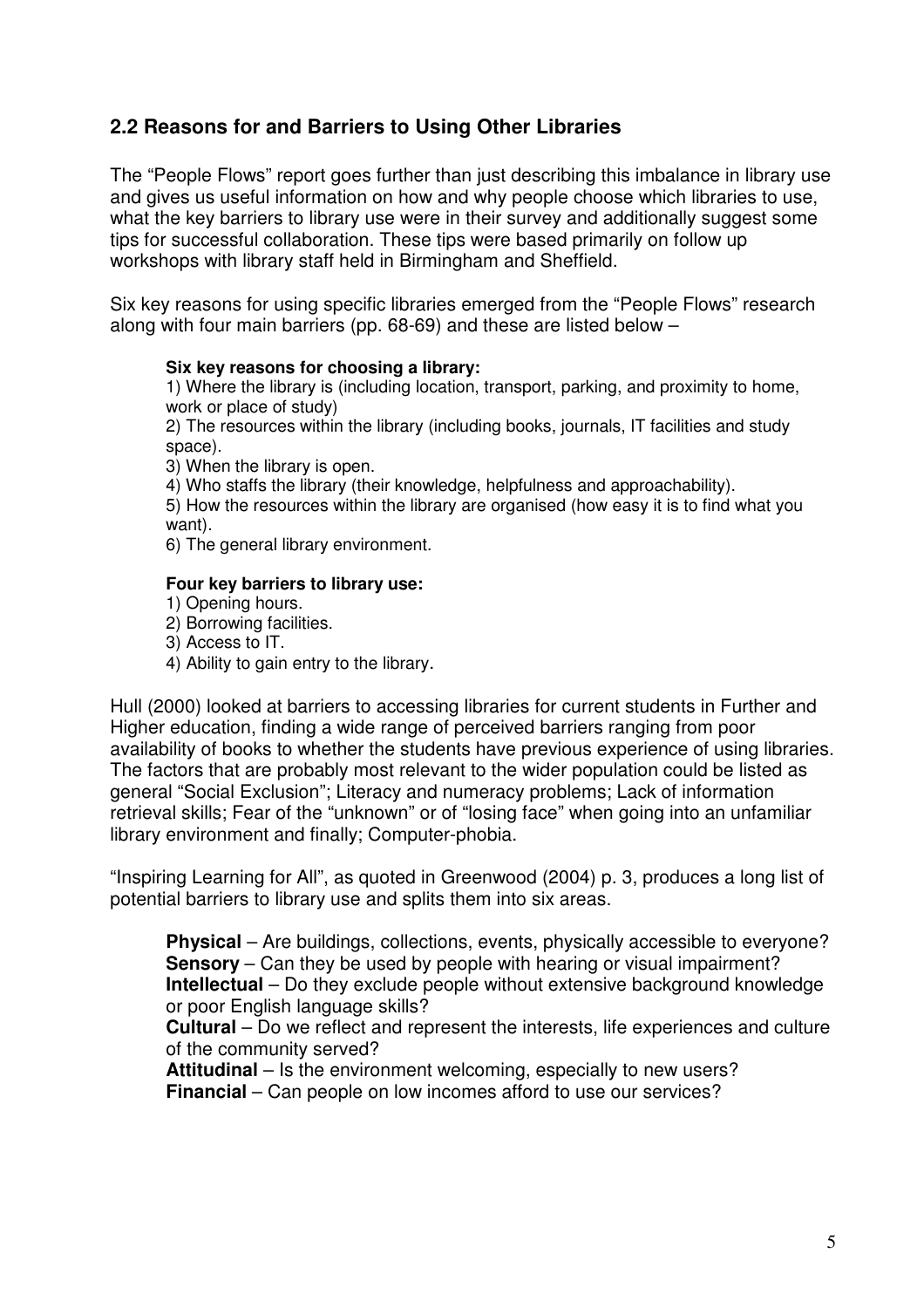Hall and Curry (2000), however, suggest a much simpler list from the SAILS research project in Sunderland, which moved outside the library sector and talked directly to potential library users, who they classed as "lifelong learners". This was in a region that had already launched its collaborative access project, LASh and so is of great interest here despite the brevity of the list. The three main barriers to these users accessing libraries were – lack of confidence in using libraries; lack of awareness in what was available; and lack of full awareness amongst library staff which libraries people could access.

Many more specific barriers were collated during the pilot Inspire project in Cumbria and listed in Mason (2004). Comments from potential users included unwillingness to go into HE and FE libraries unaccompanied for the first time, unwillingness to use other libraries unless they could borrow items or use IT facilities.

These sorts of barriers must be kept in mind when developing any guidelines for collaborative access schemes, or there is a risk they may not meet the needs of potential users.

# **2.3 Tips for Collaborative Schemes**

There are many suggestions on factors to bear in mind when setting up collaborative schemes. Nankivell et al (1999) in the People Flows report suggest a wide range of possible areas for such schemes, only one of which is access to libraries. They list nine key elements (on p.77), however, that they feel are essential to create and maintain successful co-operative ventures.

1) **Financial benefits for all.** Monitoring, reporting and review procedures must be in place to prove these benefits.

2) **Management co-operation and strategic planning.** All staff must know that activities are supported by senior library managers.

3) **Staff awareness and training.** This can ensure that staff see co-operation as a positive development – not a threat.

4) **Clear publicity for users and staff.** There is simply no point in making changes to access policies if staff and potential users do not know about it.

5) **Maintenance of organisational integrity.** No activity can take place that could threaten services for a library's core users. Any collaborative scheme must recognize this and take it into account.

6) **Clarity and what each partner offers and how each expects to benefit**. Everyone must know how their partners intend to contribute from the start in order to avoid arguments in future.

7) **A funded and staffed co-ordinating body**. Without this any scheme is likely to be unsustainable once initial enthusiasm has died away

8) **Start small but think big.** It is laudable to aim for great things with any new scheme, but any new model of collaboration must start small to prove they can work and to get staff used to working in new ways before developing further.

9) **Evaluation and monitoring.** Any new venture must be able to evaluate it's success to make sure that it is delivering any benefits stated at the outset.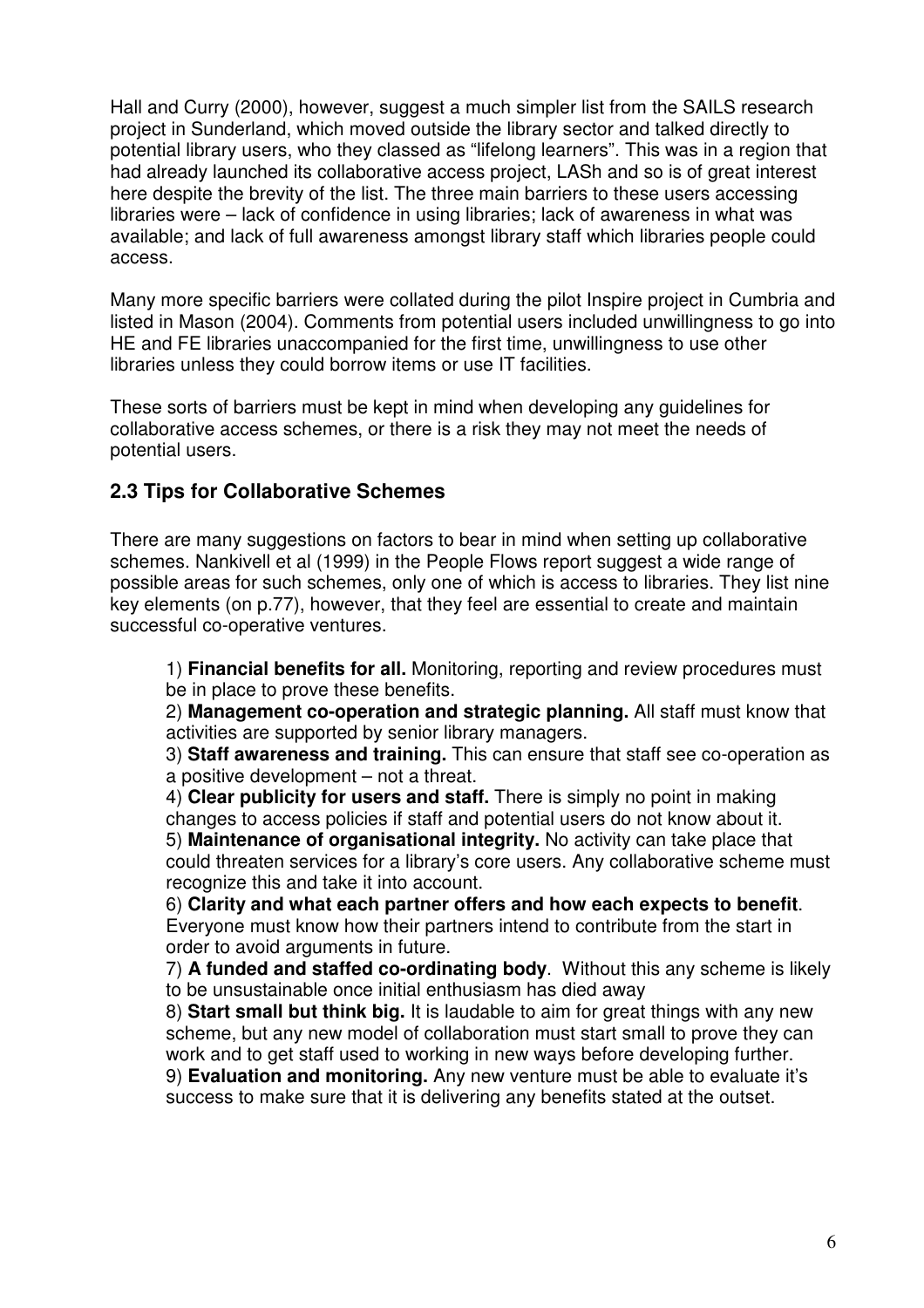Hall and Curry (2000) also have many tips for success based on their experience in setting up LASh – Libraries Access Sunderland. They suggest seven key success factors (p. 89):

- 1) Strong strategic direction
- 2) Formalisation of relationships
- 3) Strong focus on the client
- 4) Promotion of understanding between libraries
- 5) A positive approach
- 6) Targeting what is achievable at the start
- 7) Commitment

More of an overview may be offered by McNicol et al (2002), who set out with three aims, one of which was to "recommend ways of establishing cross-sectoral collaborative arrangements" which was largely done by looking at examples of current best practice. They have their own lists of factors necessary for success –

1) A strategic approach

2) Good planning and management, including starting projects small and then building on initial success.

- 3) Commitment from all partners
- 4) Communication between the partners and also between the organisations and users.
- 5) High-level support
- 6) Funding.

Carter, C. (2004) assess a range of pilot projects undertaken as a result of the Empowering the Learning Community report and report a range of findings. Seven of the eight projects thought all partnership projects should include someone in the role of co-ordinator (with the eighth saying probably) and suggested various functions these fulfil, including providing "coherence and co-ordination", "take responsibility for overall delivery" and the "quality of the project".

The author of this report has also recently looked at two collaborative access schemes in Yorkshire, WELCOME! and SYALL and drew from their experiences a small list of key lessons learnt from these two schemes.

1) **Central co-ordination**. The importance of having a key person who has the task of keeping the scheme going written into their everyday job description.

2) **Good communication.** Both SYALL and WELCOME! keep member libraries feeling part of an active group.

3) **Keep it simple at the start**. Any scheme should stick to offering a good level of service offering reference access to learners. Extra "daughter" groups can be added on as and when needed to start off additional services without diverting from the main effort of providing access to all.

4**) Promotion in and out of libraries**. When any new schemes are set up, if increasing access to libraries for all learners is important, then any guidelines for new groups should include promotion of the scheme outside the library environment.

5) **Staff awareness.** Any potential scheme should consider either large amounts of training and awareness raising, or perhaps an occasional brief survey of a selection of library staff to check awareness in order to ensure consistency of service levels and accurate referral of users.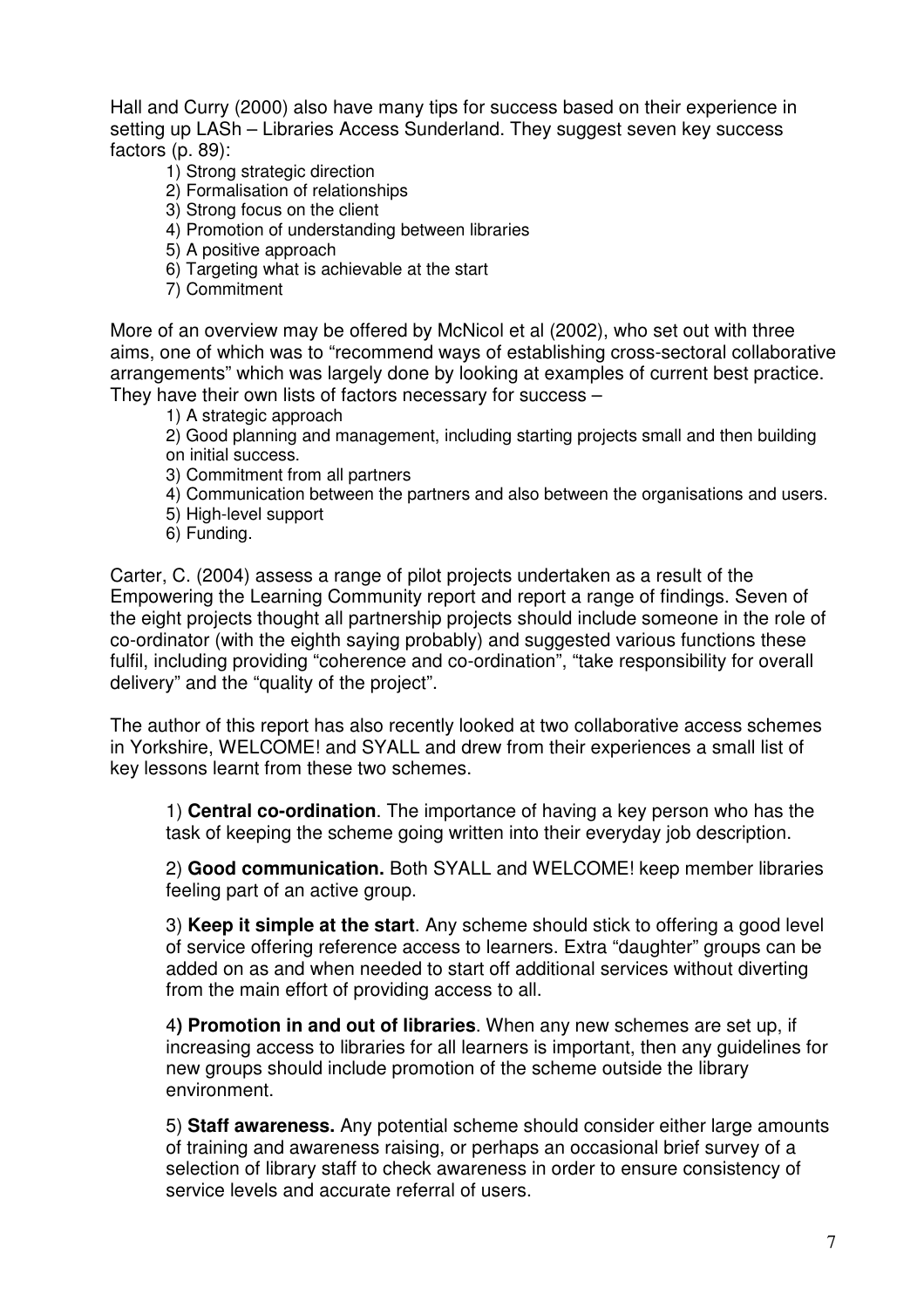There is much overlap between the different lists of success factors above, and these will feed into the authors own recommendations in the following section of this report.

There are also barriers to libraries collaborating together to provide joint access to learners. The report by Greenwood (2004) provides us with a recently researched list of these barriers as experienced by libraries in the North West. FE, HE and Public libraries often had different concerns, but the top four barriers listed as important or very important were consistently "Lack of time"; "Lack of money"; "technical and legal issues"; and "Insufficient knowledge". This flags up the need for help and advice when setting up local collaborative schemes to reduce the impact of these concerns.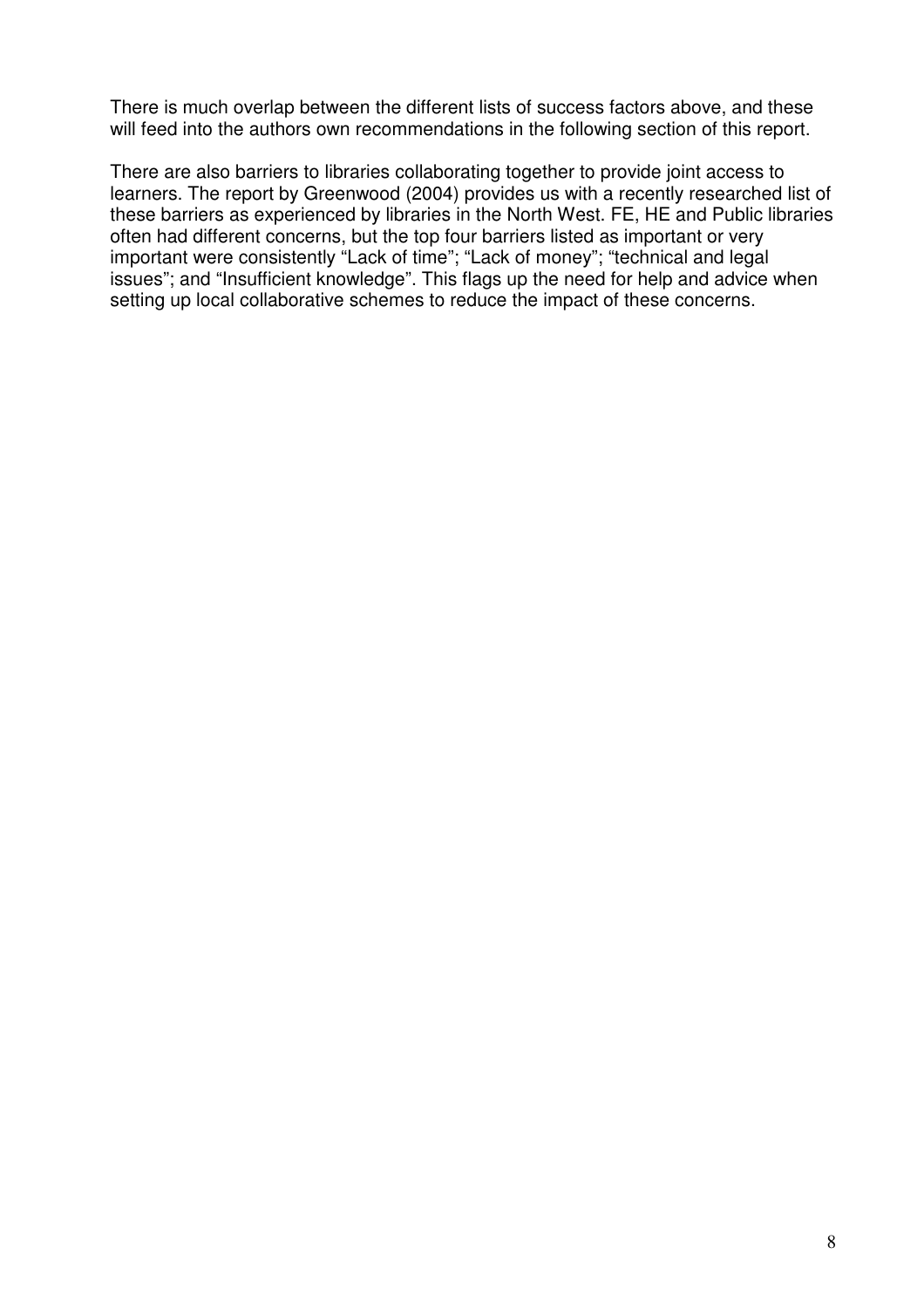# **2.4 Summary**

There are many valid reasons for the use of a range of libraries by learners in the community, but we have seen there are also many barriers to such use and in addition, barriers to libraries setting up collaborative schemes to help improve access. There are however a range of suggestions to help any potential scheme set up and succeed in its activities.

McNicol et al (2002) in their thorough report (p. 13) suggest the following activities for projects to increase their chances of success both in collaborative working and directly in improving access to learners.

1) Have a common goal which unites the partners.

2) Adopt a model of collaboration best suited to the aims of the collaborative inititative and the needs of member organisations.

3) Take advantage of opportunities to share good practice, to promote their own work and demonstrate success; to encourage others to work more collaboratively; and to learn from other initiatives.

4) Investigate ways to measure the success of projects to provide evidence of the benefits of collaboration, in particular the impacts on learners.

5) Make further use of electronic communication to overcome the barriers of time and distance faced by partners.

6) Where appropriate, investigate ways in which access to electronic materials might be improved.

7) Projects with a large number of partners over a wide geographical area might consider establishing sub-groups.

8) Projects with a large number of partners from different sectors may wish to establish sub-groups for those from closely allied sectors.

9) Consider involving learners themselves in the development of initiatives.

These, along with the other factors and tips mentioned in the literature above will be used in the following section to inform the authors own recommendations.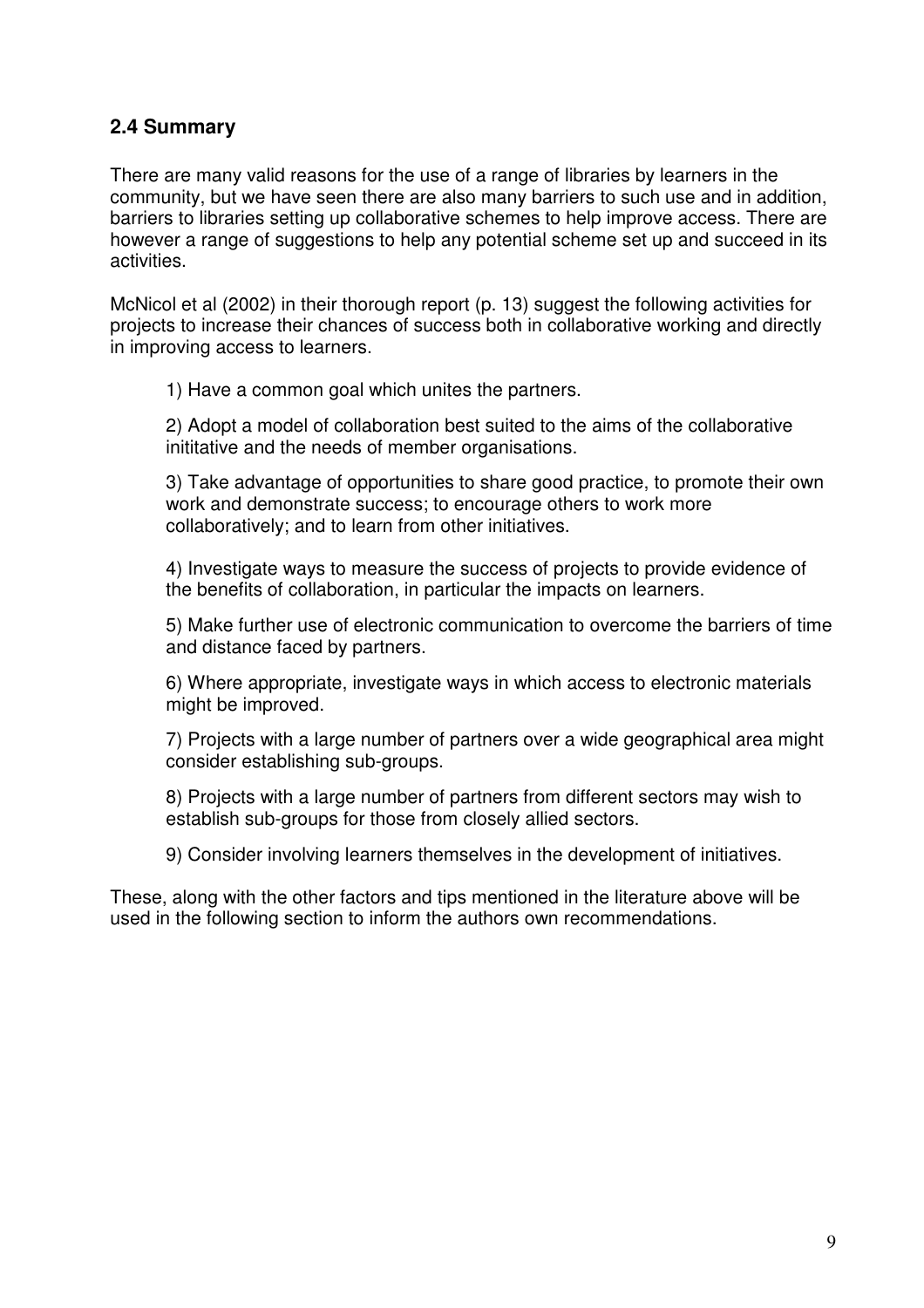# **3 Recommended Guidelines**

## **3.1 Guidelines for new groups – to meet user needs**

From the literature above, we should address certain key points when setting up any new schemes to ensure it will meet the needs of potential users. Listed below are eight key points drawn from the lists of potential barriers to library use and reasons people choose certain libraries, together with suggested ways of addressing them.

I have then collated the points raised into a short checklist that libraries should aim for below.

#### 1) **Location of Libraries.**

We need to include a wide range of libraries in any scheme to increase the chances of one being conveniently located for any potential user. The public library service in any area must be included for this reason.

#### 2) **Resources Available.**

A wide range of types of libraries must be available to increase the types of resources available.

This would preferably include public libraries, FE libraries, and at least one HE library. Any other specialist library in the area would improve this service.

#### 3) **Opening Hours.**

The libraries in any scheme must cover evenings and weekends as well as standard daytime, weekday hours to satisfy this user requirement. Normally this can be done by including a large HE library as part of a scheme. Alternatively, libraries could co-ordinate opening hours to ensure at least one library in an area is always open evenings or weekends – perhaps taking turns like a duty chemist in each town?

#### 4) **Library Staff Knowledgeable and Approachable.**

It may be difficult to ensure consistent, good quality service across a range of library services.

Any new scheme should ensure adequate training across all partners in which libraries people can access. Staff can then at least be knowledgeable in this area.

#### 5) **Lack of Confidence.**

Walking into an unfamiliar library can be difficult for many potential users. This can be helped by ensuring staff are well trained and users are not turned away, by providing as much information as possible to potential users so they know they are able to access a library, and by carrying out any outreach activities possible to build confidence in using libraries.

A shared library card may also be useful in building confidence as it can bring a sense of "belonging" to additional libraries.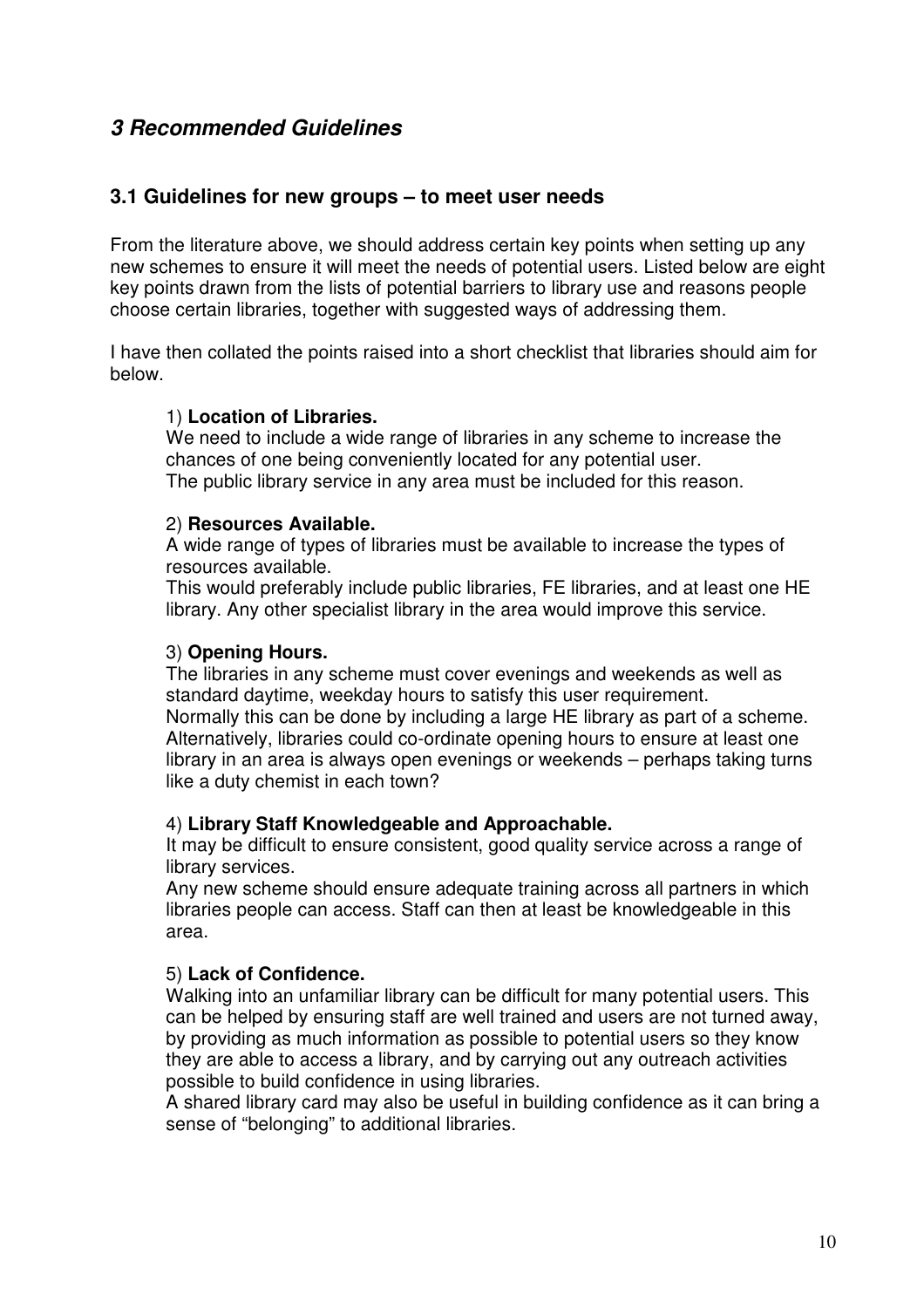# 6) **Access rights and Knowledge of what is available (Staff and users).**

All libraries in a scheme should sign up to a basic agreement for access rights (such as the Inspire Kitemark) to ensure clarity in what is available. Additional information in what is available needs to be easily available. This then needs to communicated to staff via training and to potential users through promotional activites.

Library catalogues should be easy to access (online if possible) so users can find out if a library stocks the materials they require before visiting.

# 7) **Borrowing Rights.**

Recognising that libraries have a duty first and foremost to their own users this may be difficult to provide, but should be a target for partners in any scheme – especially for the larger libraries who are least likely to feel the impact of additional borrowing.

# 8) **IT Access.**

An area fraught with problems, especially regarding licensing of software and database provision. It should be an aim for libraries in any scheme to provide access to the internet and certain standard software as a minimum for walk in users and any database access that is possible.

This should not be done at the expense of good service to existing library users, and participating libraries may wish to limit numbers of walk in users, or limit the times they can access IT facilities.

#### **These areas can be collated into a short checklist of activities for new schemes to aim for, thus addressing the points covered above.**

| <b>Activity</b>                                      | <b>Notes</b>                                                                                                                                                                                                                                                                                                                   |
|------------------------------------------------------|--------------------------------------------------------------------------------------------------------------------------------------------------------------------------------------------------------------------------------------------------------------------------------------------------------------------------------|
| Reference<br>Access & Study<br>Space as a<br>minimum | Statement of intent to allow access (such as signing up to Inspire<br>kitemark) so all libraries and potential users are clear the minimum<br>they can expect.                                                                                                                                                                 |
| A good range of<br>libraries                         | Public libraries, plus one other type of library service as a bare<br>minimum. The ideal would include a range of HE; FE; and<br>specialist libraries as well as Public Libraries. If this range is not<br>present initially, then the group should consider widening the<br>geographical region covered to provide the range. |
| A wide range of<br>opening hours                     | At least one library service in partnership to be regularly open<br>evenings / weekends. This may be done through the range of<br>libraries (above) or by arrangement between the partner libraries.                                                                                                                           |
| Staff knowledge<br>of what is<br>available           | Regular training.<br>Internal promotion.<br>Either paper or web-based reference materials on partner libraries<br>to be readily accessible to front-line staff.                                                                                                                                                                |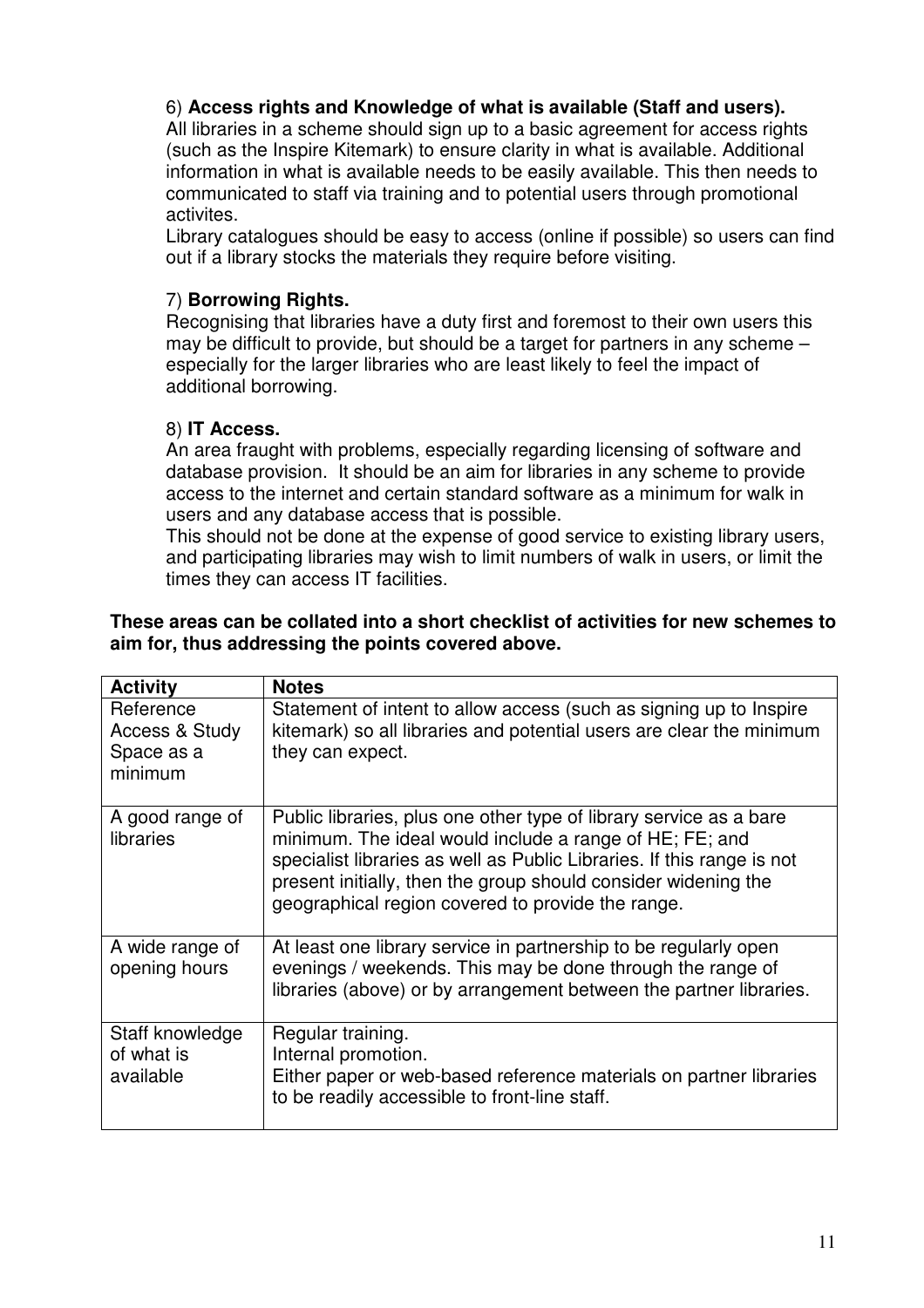| <b>Activity</b>                           | <b>Notes</b>                                                                                                                                                                                                                                                                                                                                                                                                                                                                                                          |
|-------------------------------------------|-----------------------------------------------------------------------------------------------------------------------------------------------------------------------------------------------------------------------------------------------------------------------------------------------------------------------------------------------------------------------------------------------------------------------------------------------------------------------------------------------------------------------|
| User knowledge<br>of what is<br>available | As a minimum, promotion of scheme to members of partner<br>libraries as well as to staff in partner libraries - e.g. posters,<br>bookmarks, displays, printed information to handout.<br>Ideally to also include outreach promotional activities whenever<br>possible. Public libraries are in an ideal position to lead on this<br>point.<br>Basic information on member libraries to be made available<br>through a website.<br>Library catalogues available via the internet for non-members<br>whenever possible. |
| Access to PCs to<br>non-members           | PC access to non-members to be aimed for by partner libraries<br>either free or with minimal charge. This should not be done at the<br>expense of service to existing core users and should be an aim,<br>not a basic right.                                                                                                                                                                                                                                                                                          |
| Access to some<br>electronic<br>resources | Access to on-line or CD-ROM databases to non-members to be<br>aimed for by partner libraries either free or with minimal charge.<br>This should not be done at the expense of service to existing core<br>users and should be an aim, not a basic right.                                                                                                                                                                                                                                                              |
| Borrowing rights                          | Some form of borrowing materials for non-members. May be<br>restricted to certain types of stock or limited loan periods. This<br>should not be done at the expense of service to existing core users<br>and should be an aim, not a basic right.                                                                                                                                                                                                                                                                     |

A possible addition to the list, concerned with increasing confidence in potential users is:

| Shared library<br>card | Any sort of centrally approved card that allows reference access<br>across a range of member libraries without additional proof of ID<br>when visiting libraries. This is a desirable aim, but may increase the<br>bureaucracy involved in administering referrals. It may even be<br>seen as a retrograde step in some areas as potential users may<br>not feel they can access a library unless they have the central card,<br>whereas previously they may been able to access libraries freely. |
|------------------------|----------------------------------------------------------------------------------------------------------------------------------------------------------------------------------------------------------------------------------------------------------------------------------------------------------------------------------------------------------------------------------------------------------------------------------------------------------------------------------------------------|

This checklist is repeated as Appendix A of the report.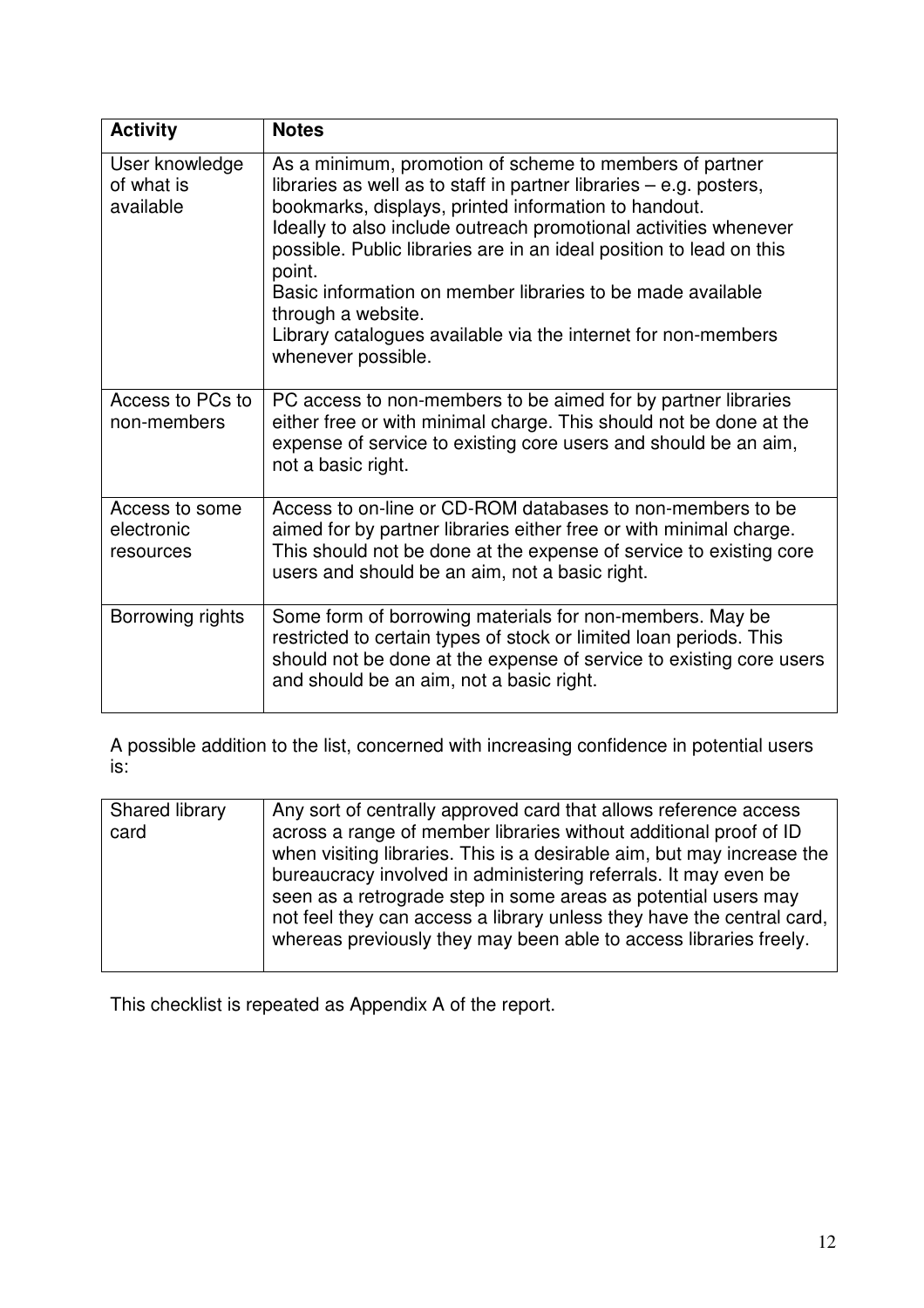# **3.2 Guidelines for new groups – to meet the needs of the partnership**

Certain key points can also be drawn from the literature to inform the needs of the partnership itself. This is to ensure any partnership is set up on firm foundations and can carry on past the initial enthusiasm of its founding to carry on serving the needs of potential users.

The following key points are pulled together from the suggested lists in the literature quoted above as factors the new partnerships should consider when establishing a group. This is then followed with a list of possible activities a group may undertake to address these points.

1) **Clear written aims and objectives.** Have a common, clear goal written down which unites the partners. Ways of revising this should be agreed from the start.

2) **Commitment.** There must be commitment from all partners to the project.

3) **A flexible model.** A model of collaboration should be developed that best suits the aims of the collaborative initiative and the needs of member organisations. The organisational integrity of individual libraries take priority – their own users must come first.

4) **A forum for libraries.** The partnership should act partly as a forum to allow partners to take advantage of opportunities to share good practice, to promote their own work and demonstrate success. The group as a whole should aim; to encourage others to work more collaboratively and to learn from other initiatives.

5) **Evidence.** If possible, the partnership should investigate ways to measure the success of projects to provide evidence of the benefits of collaboration.

6) **Good communication.** Make use of different modes of communication to encourage full involvement by partners. Electronic communication may help overcome the barriers of time and distance faced by partners.

7) **Users first.** A focus on the needs of potential users is important and partnerships should consider involving learners themselves in the development of initiatives.

8) **Training.** Staff awareness and training is vital to ensure all staff feel involved with the partnership as well as improving the service to users.

9) **A named co-ordinator.** Co-ordination of any group is important to maintain momentum and ensure objectives are achieved. This may be a separately funded executive or one or more people nominated from amongst member libraries and allowed set amounts of time to dedicate to the partnership

10) **Start small, think big.** Partnerships should start small and ensure targets are achievable even if the intention if to carry out a wide range of activities in future. A small successful start can be built upon easier than an overambitious failed project can be resurrected.

11) **Funding.** Adequate funding, whether as money or staff time, must be in place from the start.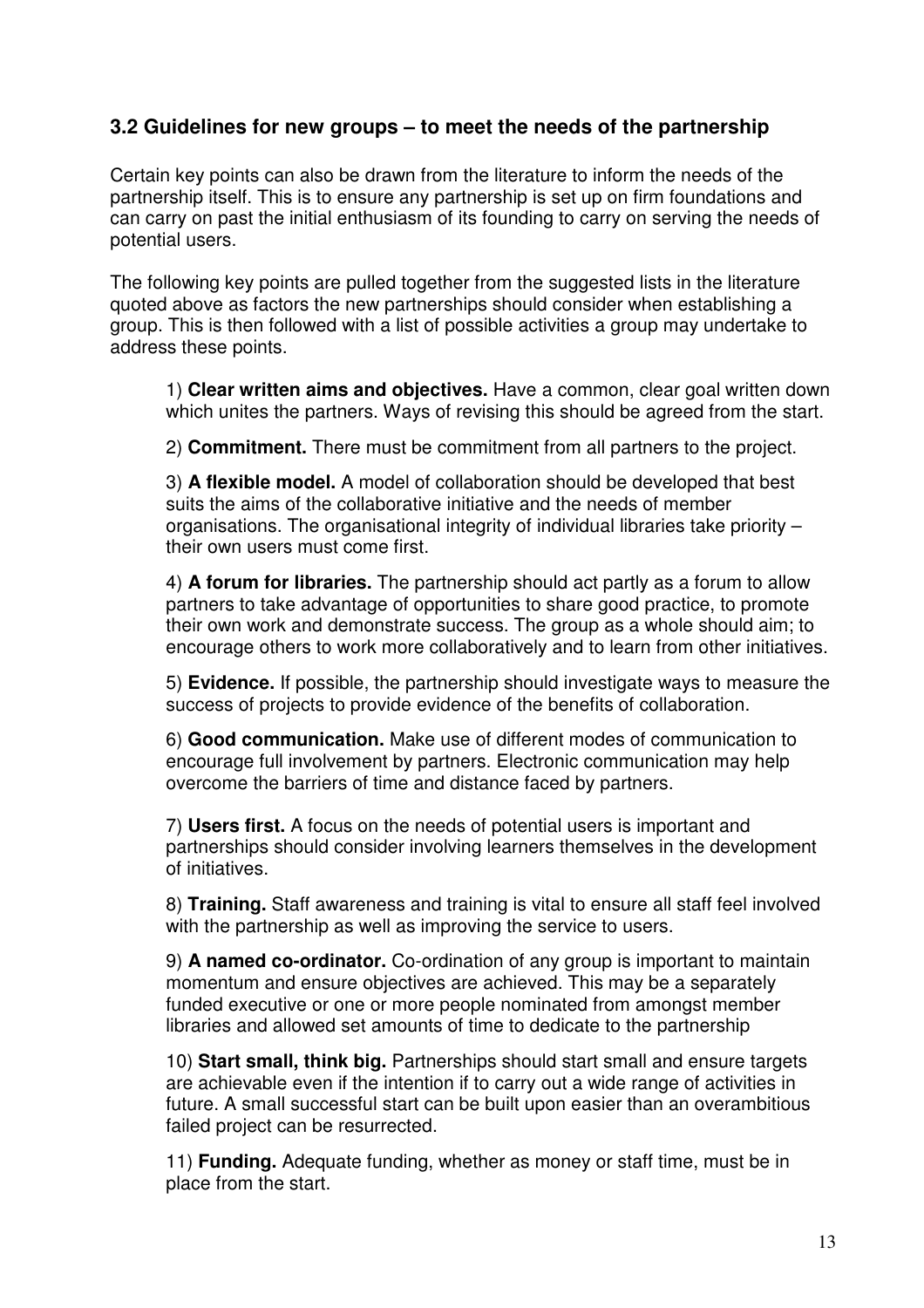**These areas can be collated into a short checklist of activities for new schemes to aim for, thus addressing the points covered above.** 

| <b>Activity</b>                                                                            | <b>Notes</b>                                                                                                                                                                                                                                                                                                   |
|--------------------------------------------------------------------------------------------|----------------------------------------------------------------------------------------------------------------------------------------------------------------------------------------------------------------------------------------------------------------------------------------------------------------|
| Clear set of shared<br>aims and objectives                                                 | An agreed aim and set of objectives for the scheme along with a<br>method of reviewing these at set intervals.                                                                                                                                                                                                 |
|                                                                                            | These should be set to ensure that they do not disadvantage any<br>library's own users.                                                                                                                                                                                                                        |
| Formal commitment                                                                          | A formal partnership agreement should be in place to show<br>ongoing commitment.                                                                                                                                                                                                                               |
| An active group<br>providing a forum for<br>the exchange of<br>ideas and best<br>practice. | The partnership should act partly as a forum to allow partners to<br>take advantage of opportunities to share good practice, to<br>promote their own work and demonstrate success.<br>The group as a whole should aim to encourage others to work<br>more collaboratively and to learn from other initiatives. |
| Involving and<br>measuring the effect<br>on users.                                         | A focus on the needs of potential users is important and<br>partnerships should consider involving learners themselves in<br>the development of initiatives.<br>If possible, the partnership should investigate ways to measure<br>the success of projects.                                                    |
| Regular and varied<br>communication with<br>partners.                                      | Make use of different modes of communication to encourage full<br>involvement by partners. Electronic communication in particular<br>may help overcome the barriers of time and distance faced by<br>partners                                                                                                  |
| Regular staff<br>training.                                                                 | Staff awareness and training is vital to ensure all staff feel<br>involved with the partnership as well as improving the service to<br>users                                                                                                                                                                   |
| Group commitment<br>to funding a central<br>co-ordinator.                                  | Co-ordination of any group is important to maintain momentum<br>and ensure objectives are achieved. This may be a separately<br>funded executive or one or more people nominated from<br>amongst member libraries and allowed set amounts of time to<br>dedicate to the partnership                            |
| Set realistic targets<br>that may become<br>more ambitious with<br>time.                   | New partnerships should start small, perhaps doing little more<br>than promoting that their libraries allow reference access (such<br>as through the basic Inspire offering). Only once started<br>successfully should more ambitious offerings be considered.                                                 |
| Sufficient funding in<br>place from the start.                                             | A plan / source for funding sufficient to pay for identified<br>promotional and other activities should be in place from the start.<br>If initial funding is provided from external sources, an exit<br>strategy from this funding should be considered from the start.                                        |

This checklist is repeated as Appendix B of the report.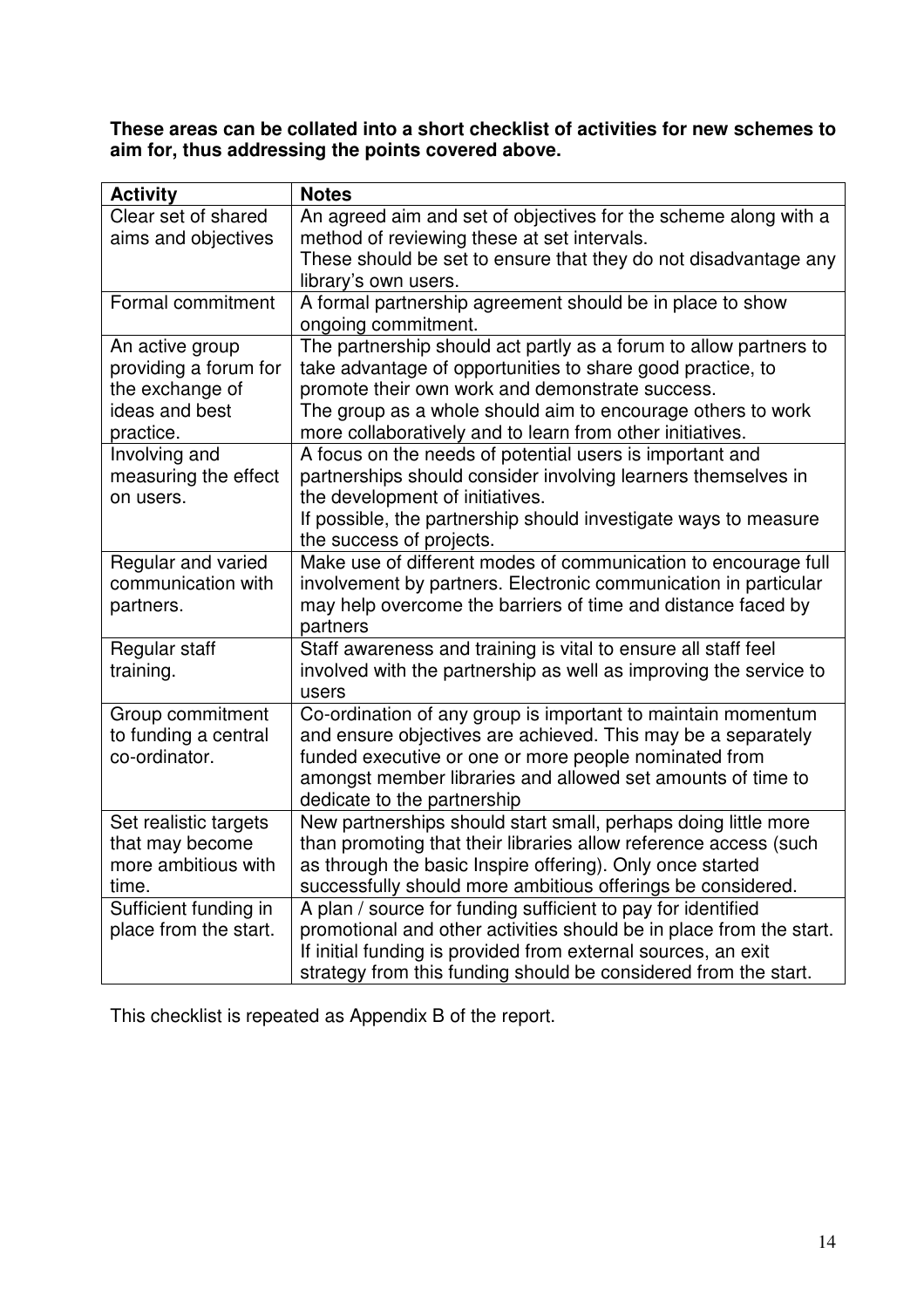# **3.3 Support that could be offered by YMLAC**

A few key areas where YMLAC may be able to give direct support to local schemes without significant financial outlay are listed below.

### 1) **Provide a pack of information to potential and new groups**.

Provide a pack of information to new groups, or to people who express an interest in setting up a new group.

This may contain items such as:

- a) The checklists in Appendixes A and B
- b) Details of other groups in the region and contact details
- c) Sample materials produced by other groups
- d) Brief details of Inspire
- e) Details of relevant training or awareness days planned

### 2) **Continue to raise awareness of Inspire and benefits of local schemes.**

Run training (half) days and promotional activities aimed at specific groups, covering practicalities of opening up reference access of libraries, signing up to Inspire and taking part in local schemes. Target these at:

- a) FE colleges
- b) Specialist libraries (including Health)

As an alternative to targeting specific sectors, consider targeting instead all libraries within an area that has potential for a new group, such as Hull and neighbouring areas, and ensure the training is local to them.

Continue to promote Inspire and local schemes through activities such as:

a) Materials and links on the YMLAC website.

b) A "launch day" in Yorkshire once the Findit! site is finished and populated with sufficient information to be useful.

c) Encouraging existing and new schemes to expand where appropriate, with Inspire as a basic model for the service offered.

#### 3) **Act as central point for exchange of ideas.**

In addition to providing a pack of information (see 1), encourage a forum for the exchange of ideas between local groups to help spread good practice and problem solving between groups. This may be limited to arranging an initial meeting between possible members of the forum.

An alternative to a physical forum may be to encourage an email list between coordinators of the different groups, which is likely to see very light traffic but at least would provide an easy route for schemes to float ideas and ask questions of other schemes in the region.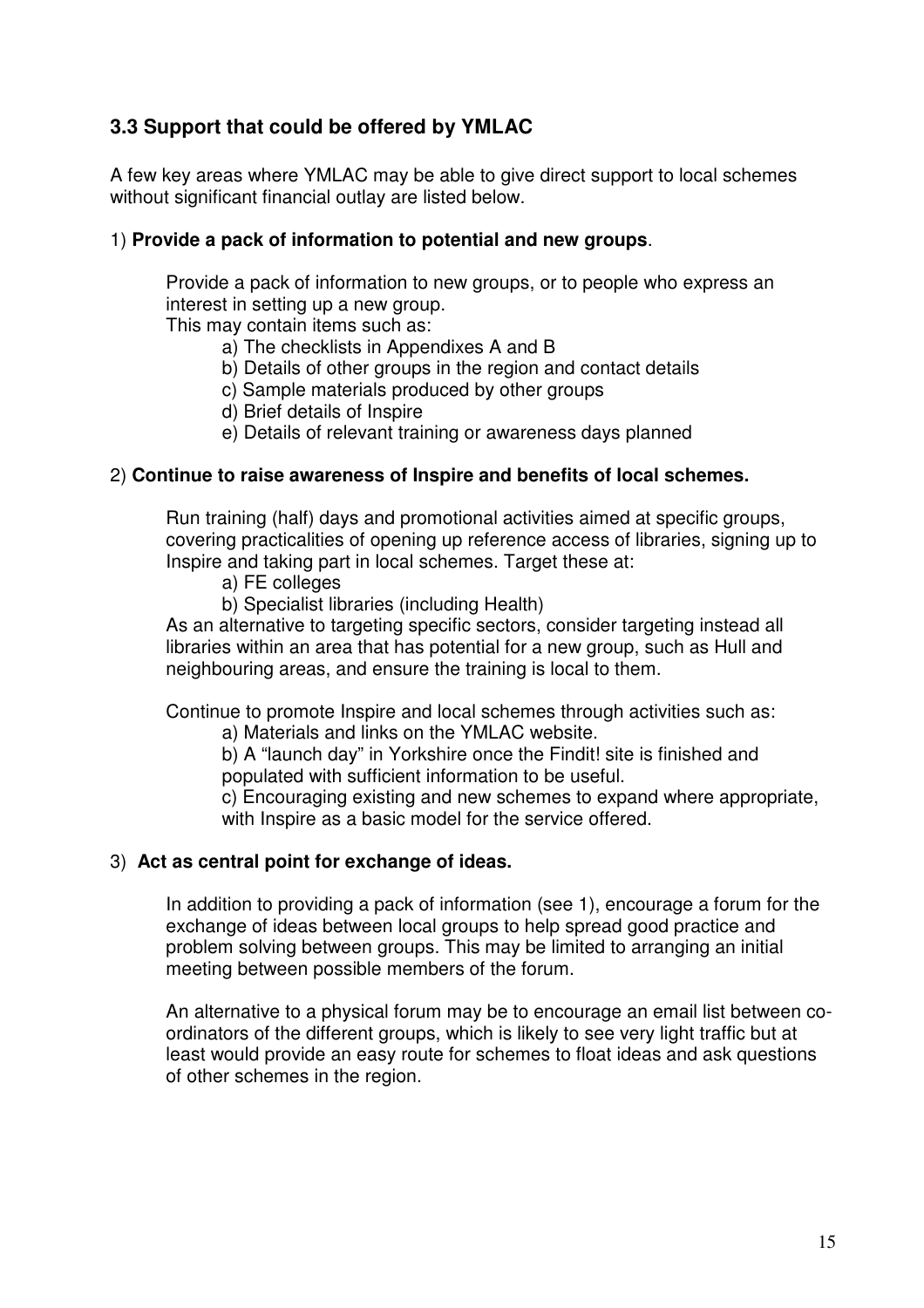### 4) **Work to reduce barriers for potential users**

New and existing groups should be encouraged to promote access to their libraries outside the normal library environment (not just in partner libraries) as part of any support or training offered by YMLAC.

A shared library card of some sort, or passport scheme such as recently launched in the North East can help reduce the psychological barrier to entering new libraries but there are practical problems to launching and administering such a scheme including concerns over extra paperwork in partner libraries; reliability of identification for some libraries; time spent maintaining a central database of cardholders; and cost of printing up cards and promotional materials.

SYALL have considered such a card for their libraries, but not yet produced one. If they do introduce such a scheme in future it may be possible to use this as a trial scheme for the whole region and consult with other libraries and library groups in the region about extending it if practical. A forum such as mentioned in (3) would be helpful if this was to occur.

#### 5) **Financial support for new groups**

New groups need help in identifying funds to cover initial set-up costs, including promotional materials. YMLAC could provide advice on where funding may be available, and stress the need for new groups to ensure they have finances in place for ongoing support.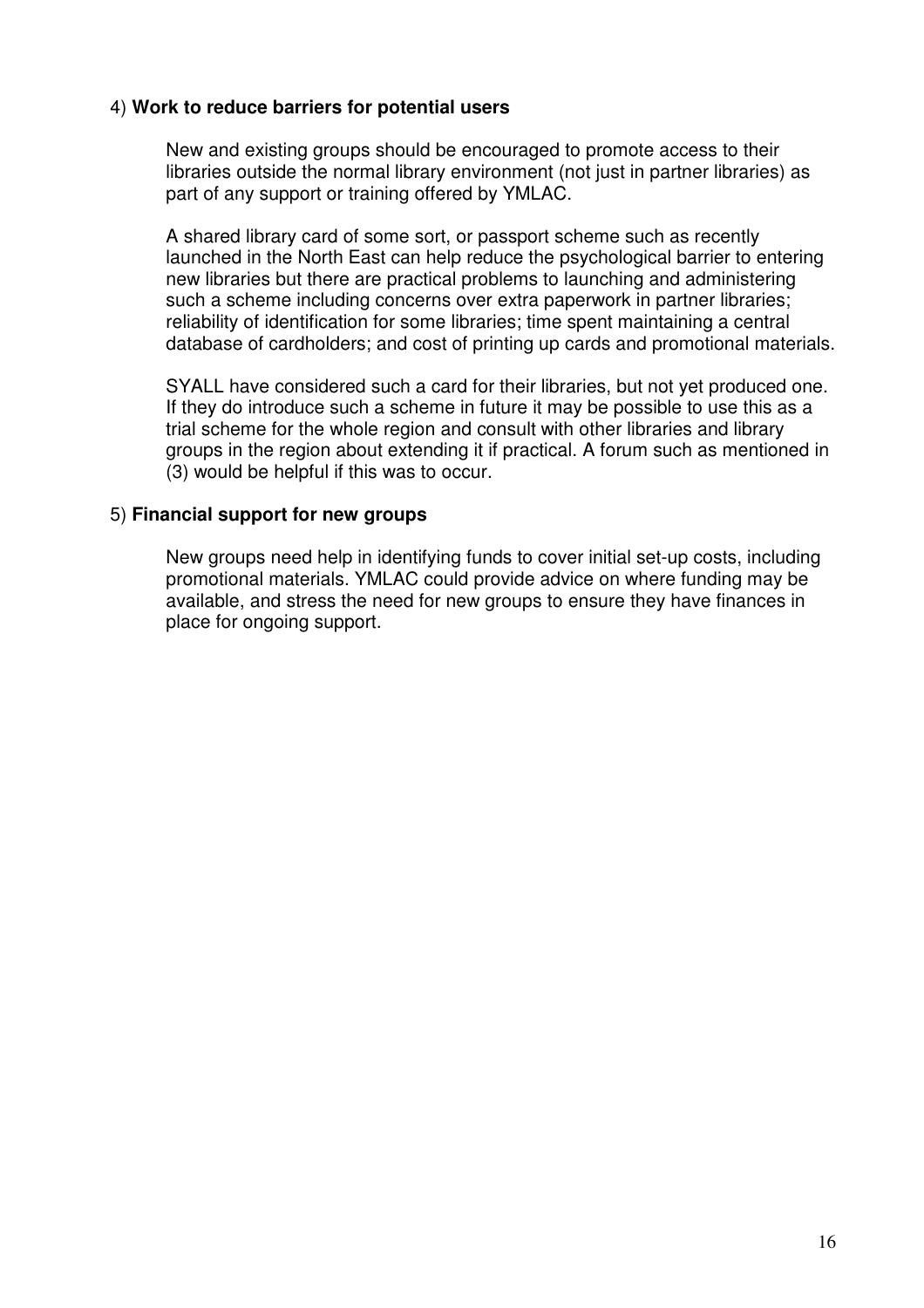# **4 Outline of situation in Yorkshire and the Humber**

# **4.1 Introduction and outline map of Yorkshire and Humber region.**

There are currently two established collaborative schemes in the region that aim to increase access to libraries for learners. SYALL covering all of South Yorkshire (Barnsely, Doncaster, Rotherham and Sheffield) and WELCOME! covering Kirklees and Calderdale.

Emerging schemes may cover Bradford (BInspired), Grimsby in North East Lincolnshire (GRIP) and York (WELCOME! York).

This leaves large areas of the Yorkshire and Humber region not covered by local schemes. This section of the report will look at the region one area at a time, noting existing schemes and potential for new schemes. It will take into account geographical location, mix of libraries and potential for existing schemes to expand into neighbouring areas. It will briefly assess emerging schemes as well as looking at potential for new schemes.

### **Outline map of region1, 2**



**Note 1.** Map image from http://www.statistics.gov.uk/geography/downloads/YHNUTS.pdf [accessed 8th March 2006)

**Note 2.** North Yorkshire Public Libraries cover Craven, Hambleton, Harrogate, Richmondshire, Ryedale, Scarborough and Selby.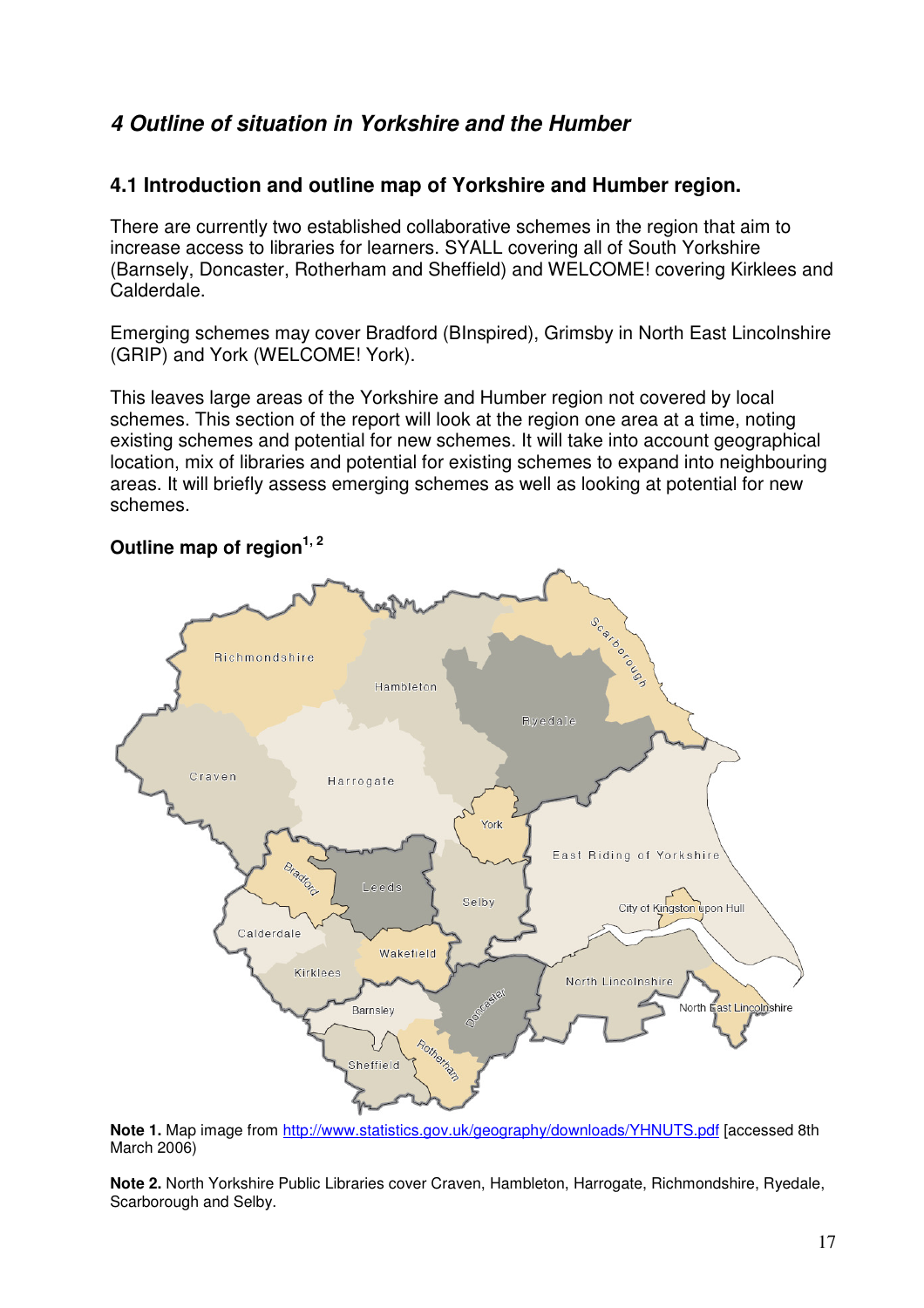# **4.2 South Yorkshire (SYALL)**

**Public Library Services** - Barnsley, Doncaster, Rotherham and Sheffield **Higher Education Institutions** – University of Sheffield, Sheffield Hallam University. **Further Education Colleges<sup>1</sup>** – Barnsley College, Northern College, Doncaster College, Thomas Rotherham College, Rotherham College of Arts and Technology, Dearne Valley College, Castle College, Hillsborough College, Norton College, Peaks Centre, University Centre Barnsley.

South Yorkshire is completely (geographically) covered by the existing scheme, South Yorkshire Access to Libraries for Learners (SYALL) which includes Public, FE and HE libraries. Promotion of the scheme is largely through leaflets and posters within member libraries. Potential (rather than current) users are not targeted by promotional materials at present.

SYALL has been running since 1996, expanding from its initial base in Sheffield to cover all of South Yorkshire. It is a sub-group within a long established collaborative group, SINTO, which carries out a range of activities and is funded by subscriptions from all its members.

SYALL does focus on offering a basic level of service to library users in South Yorkshire. With a good range of libraries with a spread of opening hours within a fairly small, heavily built up geographical area, users have good opportunities to access a range of print resources at a time and place suitable to their needs.

Their Libraryfinder website allows users to see the subject strengths in each library. They can use broad subject headings or area headings to browse through the list of libraries and find one suitable to their needs.

SYALL has recently agreed to register all of its members with Inspire (March 2006).

**Other YH areas bounded by this scheme** – Kirklees (WELCOME!), Wakefield, North Yorkshire (Selby), North Lincolnshire, East Riding.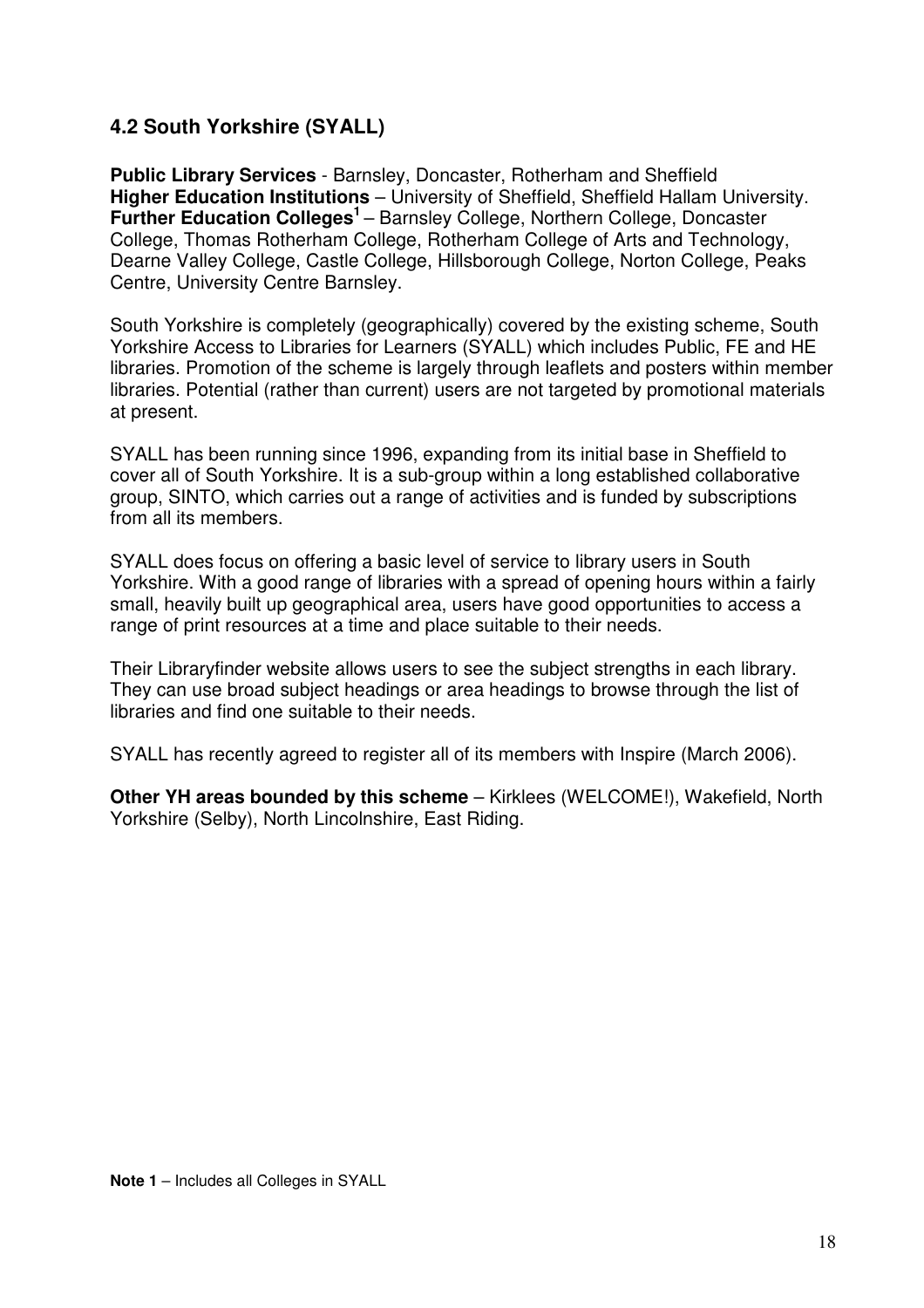# **4.3 West Yorkshire**

### **WELCOME! - Kirklees / Calderdale**

**Public Library Services** - Kirklees, Calderdale **Higher Education Institutions** – University of Huddersfield **Further Education Colleges<sup>1</sup>** – Huddersfield Technical College, New College, Greenhead College, Dewsbury College, Calderdale College. Also includes all the main health / careers libraries in the region.

WELCOME! has been established since January 2004 and now includes the vast majority of library services in the Kirklees and Calderdale area, offering a wide range of library services to learners in the area. It promotes reference access to member libraries primarily through member libraries, though leaflets are also sent out to a range of locations, including doctors surgeries and community centres.

It is directly supported both financially and through staff time by the University of Huddersfield and the University has written the task of co-ordinating WELCOME! into the job descriptions of two part-time librarians.

Most of its members have registered with Inspire. The exception is the Connexions / Careers libraries who have opted out of Inspire.

**Other YH areas bounded by this scheme** – Barnsley (SYALL), Wakefield, Leeds, Bradford (BInspired).

#### **BInspired (Bradford) –**

**Public Library Services** – Bradford **Higher Education Institutions** – University of Bradford **Further Education Colleges<sup>2</sup>** – Bradford College, Keighley College. Also includes a wide range of libraries in Bradford, including materials held in a museum collection.

BInspired are currently establishing themselves, with an early aim being the production of an access map to libraries in Bradford. The lead institution is currently the Public Library service in Bradford.

The Binspired libraries have agreed in principle to register with Inspire (March 2006).

Other YH areas bounded by this scheme – Calderdale (WELCOME!), Kirklees (WELCOME!), Leeds, North Yorkshire.

**Note 1 –** Includes all colleges in WELCOME!

**Note 2 –** Includes all colleges asked to join BInspired.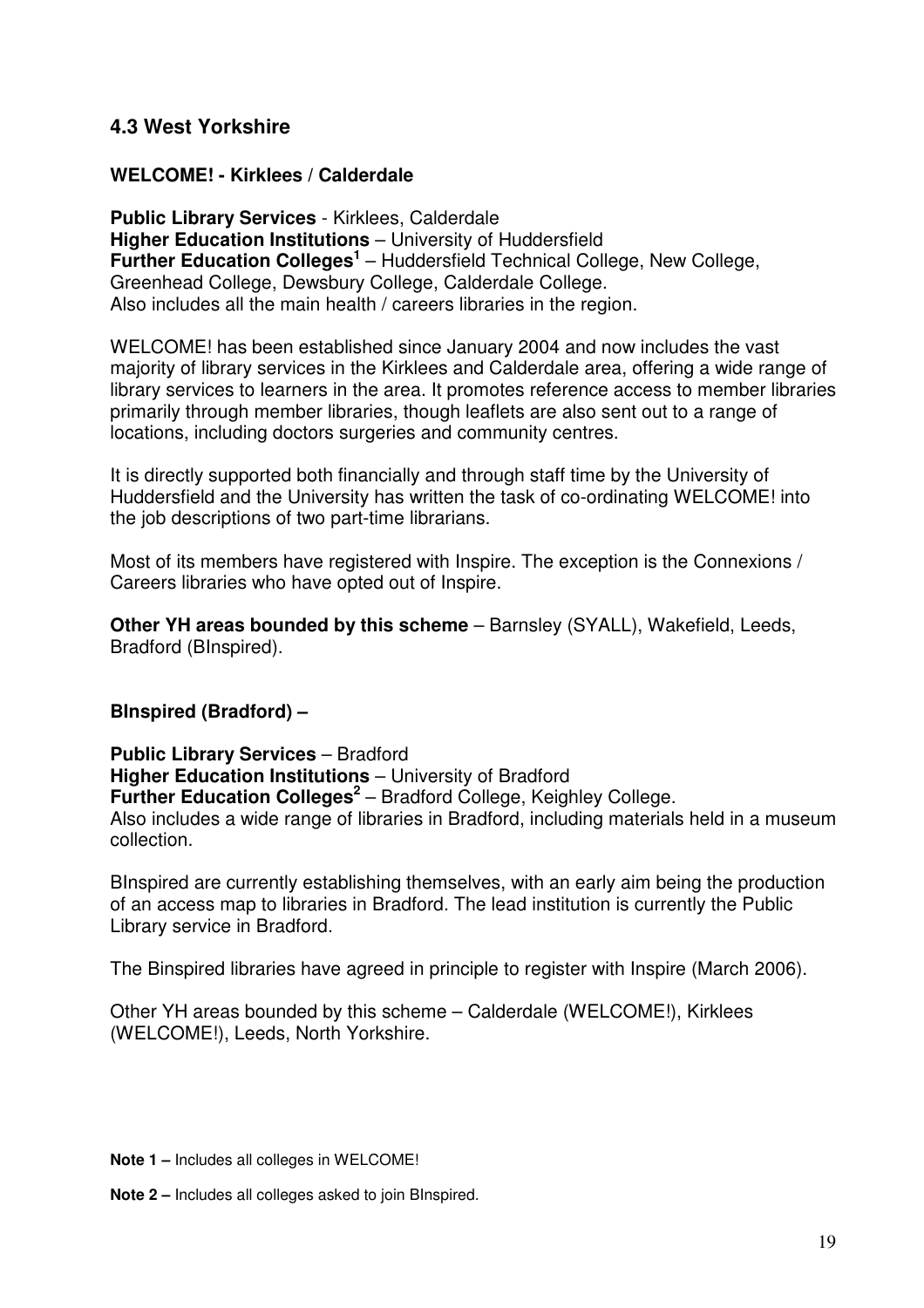#### **Other West Yorkshire –**

**Public Library Services** – Leeds, Wakefield

**Higher Education Institutions** – University of Leeds, Leeds Metropolitan University, Trinity & All Saints College.

Specialist colleges<sup>1</sup> - Leeds College of Art and Design, Leeds College of Building. Leeds College of Music, Northern School of Contemporary Dance.

**Further Education Colleges<sup>1</sup>** – Joseph Priestly College, Leeds College of Technology, New College (Pontefract), Notre Dame Sixth Form College, Park Lane College, Thomas Danby College, Wakefield College.

There are also specialist libraries and library collections in Leeds, plus a specialist mining collection at the National Coal Mining Museum in Wakefield.

The two local authority regions in West Yorkshire not currently covered by an existing scheme are Leeds and Wakefield.

Leeds has a wide range of libraries including three HE institutions in a fairly small geographical area. It would be an ideal candidate for a local scheme to promote reference access to the areas libraries, either as the Leeds area only, or together with neighbouring areas. Early adopters of Inspire such as the public library service have expressed an interest in working with partners in the area.

Wakefield does not have the quantity of libraries to maintain a local scheme but is in a good position to join any potential scheme in Leeds, or for WELCOME! or SYALL to expand into this area. Wakefield public library service is already part of SINTO – the parent organisation to SYALL. Good transport links from Wakefield to each of these neighbouring areas and the built up nature of this part of West Yorkshire means that any of these options is viable and would be useful to learners in Wakefield. Any decision would therefore depend on preference of the library services in Wakefield and the willingness of existing (or any new scheme in Leeds) to expand.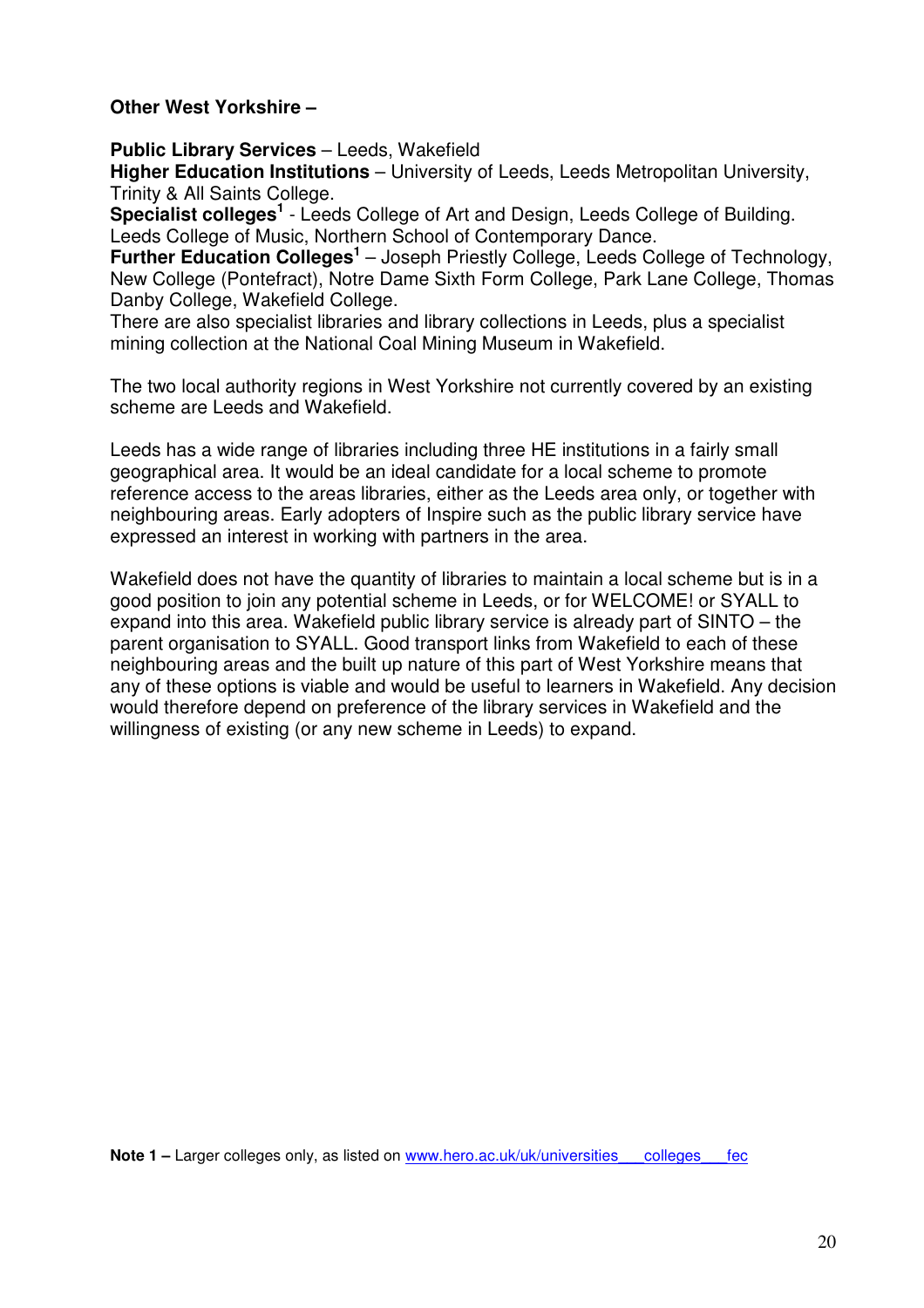# **4.4 North Yorkshire**

#### **WELCOME! York**

#### **Public Library Services** - York

**Higher Education Institutions** – University of York, York St John University College **Further Education Colleges** – Askham Bryam College, York College. There are also specialist libraries in locations such as the local hospital, York Minster and the Railway museum.

York has a range of libraries that may take part in WELCOME! York. York Libraries Forum have just received a report commissioned by themselves with funding from YMLAC to consider how they may approach a local collaborative access scheme in the near future.

The main recommendations involve promoting existing access arrangements under the umbrella of a Welcome York scheme, using whatever promotional route is deemed appropriate by the partners. It is also recommended that the collaboration undertakes training activities, in particular tours of member libraries to improve staff knowledge and provide a firm basis to build the collaboration on. Communication has also been recognised as vital and a range of communication routes have been suggested.

The report for York Libraries Forum suggests that keeping the offering simple at the start will enable a launch date of between Autumn 2006 and early 2007 and will provide a good basis to build on, encouraging other libraries to improve access and enable the scheme to develop sustainably.

Other YH areas bounded by this scheme – North Yorkshire, East Riding.

#### **Other North Yorks**

**Public Library Services** – North Yorkshire **Higher Education Institutions** – None **Further Education Colleges<sup>1</sup>** – Craven College, Scarbrough Sixth Form College, Selby College, Yorkshire Coast College.

North Yorkshire is a large area with a limited range of libraries – it has boundaries with a large number of other areas both in the Yorkshire and Humber region and outside.

Any local scheme is likely to be of limited benefit to learners in the area, and the Inspire FindIt! website is likely to be the best way of finding other libraries in the region to access. Neighbouring schemes should be encouraged to promote themselves in the parts of North Yorkshire nearest their boundaries rather than inviting the whole of North Yorkshire to join a scheme that limited people would benefit from. For example, the emerging Bradford scheme, BInspired, should be encouraged to promote itself in the Skipton area – immediately adjacent to some of the BInspired libraries in Keighley.

**Note 1 – Larger colleges only, as listed on www.hero.ac.uk/uk/universities** colleges fec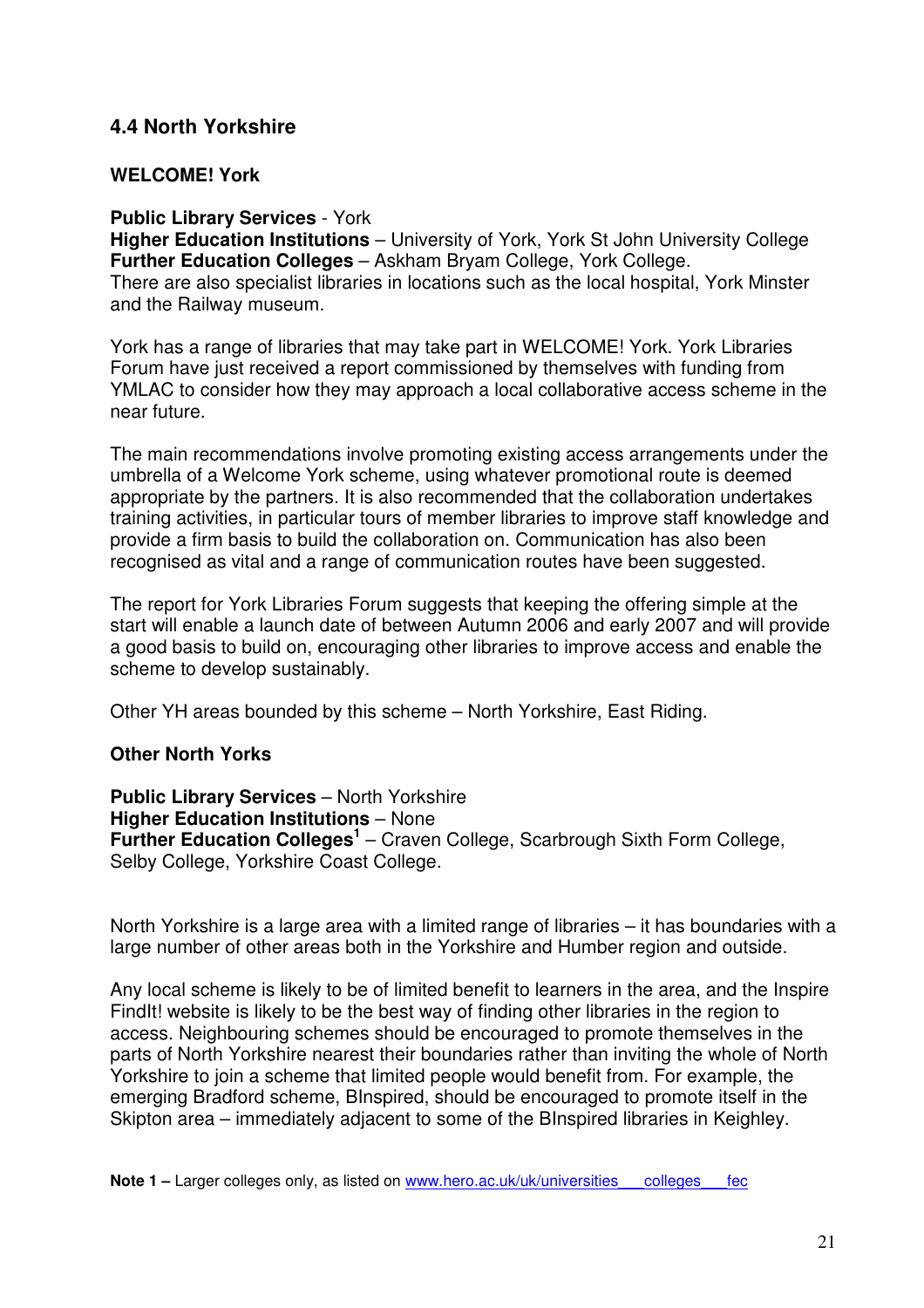# **4.5 East Yorkshire / Humber**

### **GRIP – Grimsby Information Providers Group.**

**Public Library Services** – NE Lincs **Higher Education Institutions** - None **Further Education Colleges** – Grimsby College, Franklin Sixth Form College. Also includes the local NHS library.

GRIP was has been set up as a local group previously but ran out of momentum and ceased to be active. They have discussed starting again with a focus of providing reference access to users using the Inspire offering as a basic concept. It is likely that this scheme will be unsuccessful again due to difficulties in operating an active scheme with the narrow range of libraries taking part.

If the scheme expanded outside the local authority boundaries it has potential to join up with North Lincolnshire and perhaps gain the "critical mass" needed to sustain the scheme. Two local authority library services together with a range of colleges may between them be able to dedicate a set amount of staff time to a local scheme and keep it going beyond the enthusiasm of the initial establishment. North Lincolnshire libraries have expressed an interest in working with a well-defined access scheme.

Other YH areas bounded by this scheme – North Lincolnshire.

### **Other East Riding / The Humber**

**Public Library Services** – East Riding, Kingston upon Hull, North Lincs **Higher Education Institutions** – University of Hull, University of Lincoln (Hull campus) **Further Education Colleges<sup>1</sup>** – Bishop Burton College, East Riding College, Hull College, John Leggott College, North Lindsey College, Wilberforce College, Wyke College.

Hull has two Higher Education Institutions, together with several colleges and would make a good focus for a local scheme spread across Hull and the East riding. This would involve two local authorities and both HE and FE institutions who between them should be capable of providing dedicated staff time to set up and maintain a local scheme. The University of Hull is currently involved with many associate colleges in the area as well as the local NHS libraries and would be a key player in any local scheme, if willing to take this role on.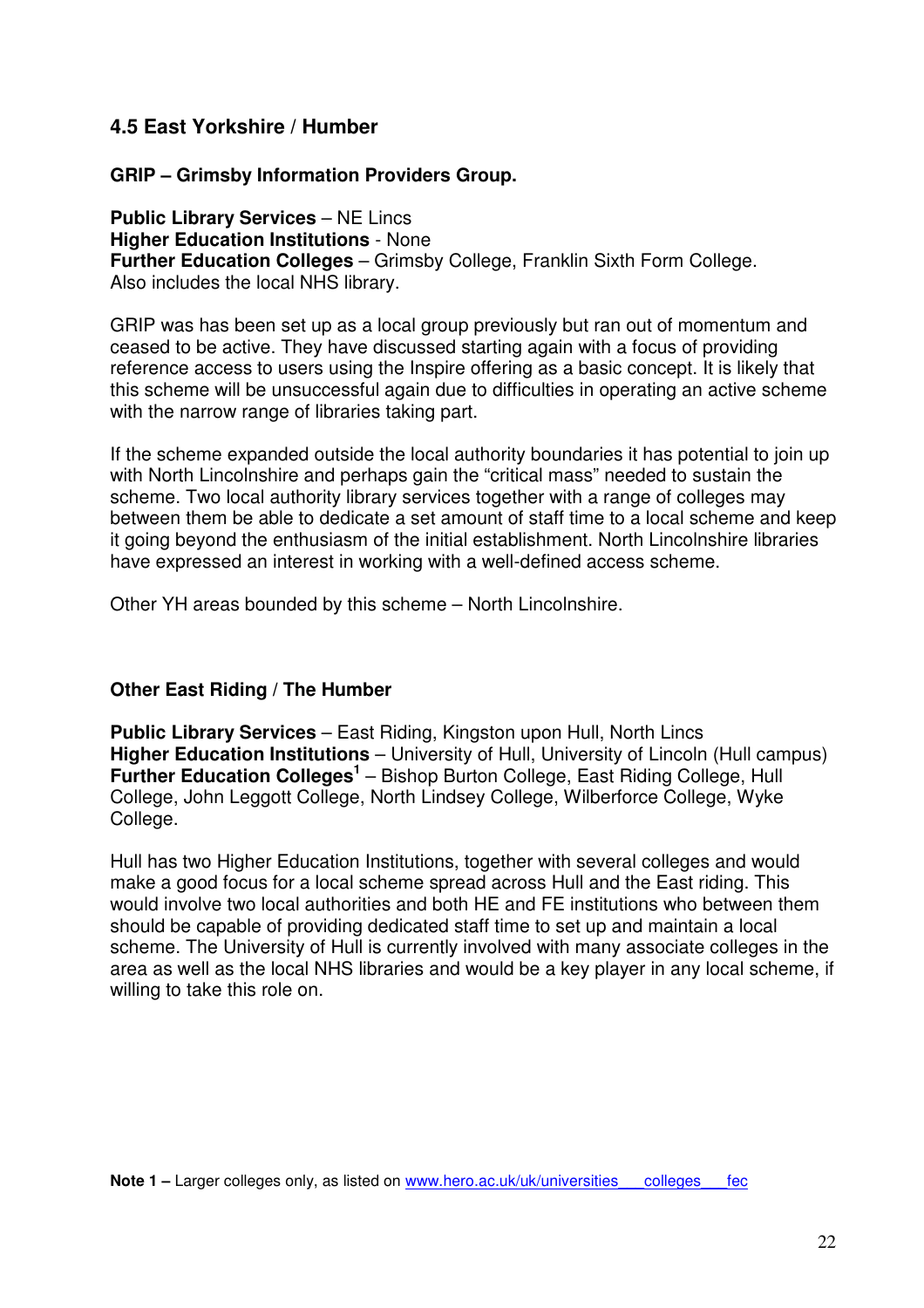# **4.6 Summary**

# **Current and Emerging Schemes**

### **Local authority areas covered by existing schemes are:**

Barnsley, Doncaster, Rotherham and Sheffield (SYALL) Calderdale and Kirklees (WELCOME!)

### **Local authority areas covered by emerging schemes are:**

Bradford (BInspired) North East Lincolnshire (GRIP) York (WELCOME! York)

### **Local Authority areas not yet covered by existing or emerging schemes are:**

East Riding of Yorkshire Kingston upon Hull Leeds North Lincolnshire North Yorkshire Wakefield

### **Potential Schemes**

The author believes there is potential for local access schemes to cover all local authority areas within our region except North Yorkshire. The large, rural nature of North Yorkshire together with the amount of other regions it shares boundaries with means potential users would be better served by promotion of neighbouring schemes near these boundaries.

There is potential for new schemes to cover –

1) North and North East Lincolnshire (incorporating GRIP into this new scheme)

2) Kingston upon Hull and the East Riding

3) Leeds

4) Wakefield to be invited into a scheme with either Leeds, WELCOME! or **SYALL**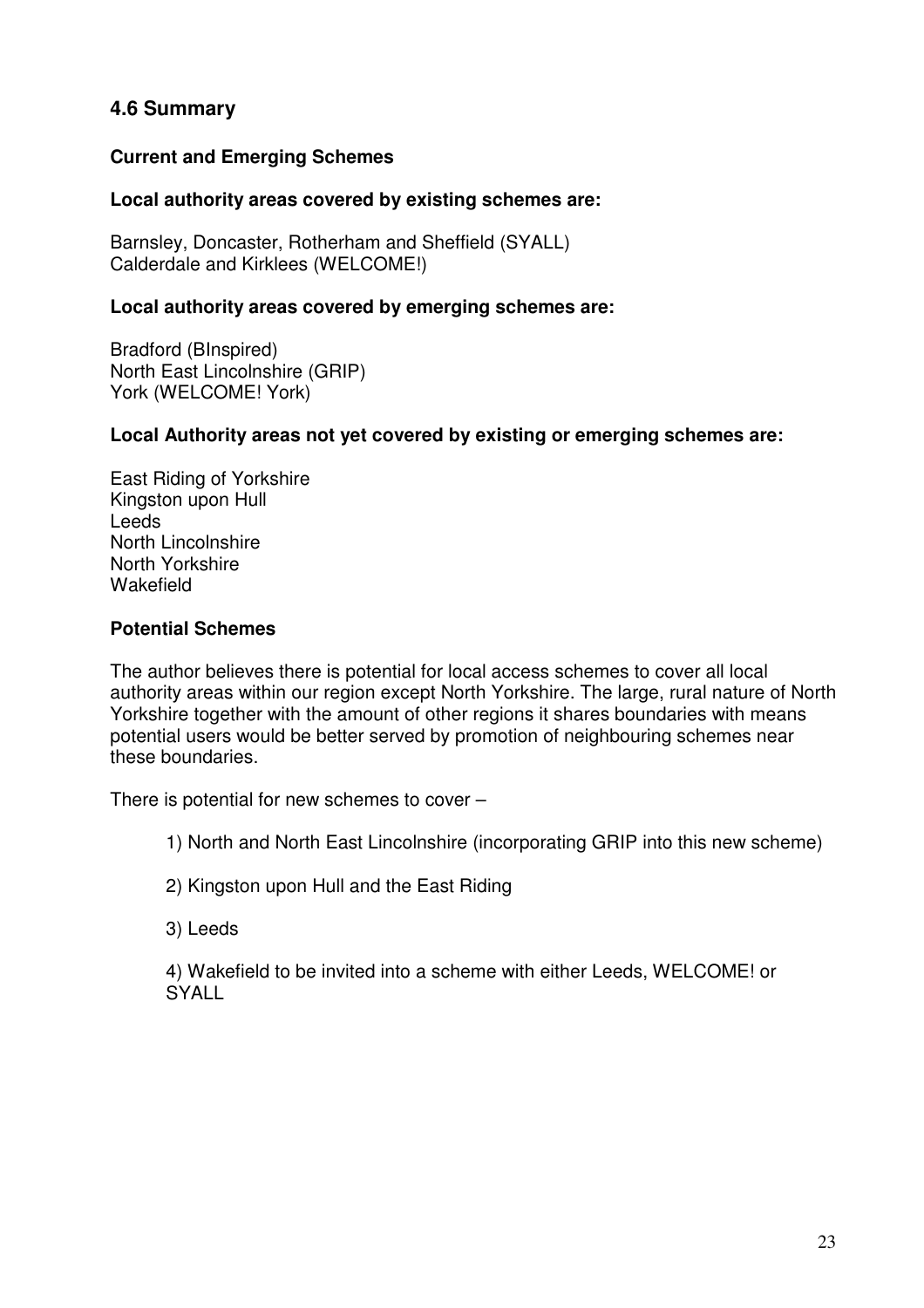# **5 Recommendations summary**

### **1) Guidelines for new groups**

These could be used as part of a pack of information for new or potential groups, and address the needs of users and the group itself. Full details are given in section 3.1 and 3.2. These guidelines are listed in Appendixes A and B.

### **2) Support from YMLAC**

Full details given in section 3.3

- Provide a pack of information to potential and new groups.
- Continue to raise awareness of Inspire and benefits of local schemes.
- Act as central point for exchange of ideas.
- Work to reduce barriers for potential users
- Financial support for new groups

### **3) Potential Schemes**

As per section 4.6

Encourage three new schemes to cover:

- North and North East Lincolnshire (incorporating GRIP into this new scheme)
- Kingston upon Hull and the East Riding
- Leeds

And existing or new schemes to be extended into:

• Wakefield (to be linked with either Leeds, WELCOME! or SYALL)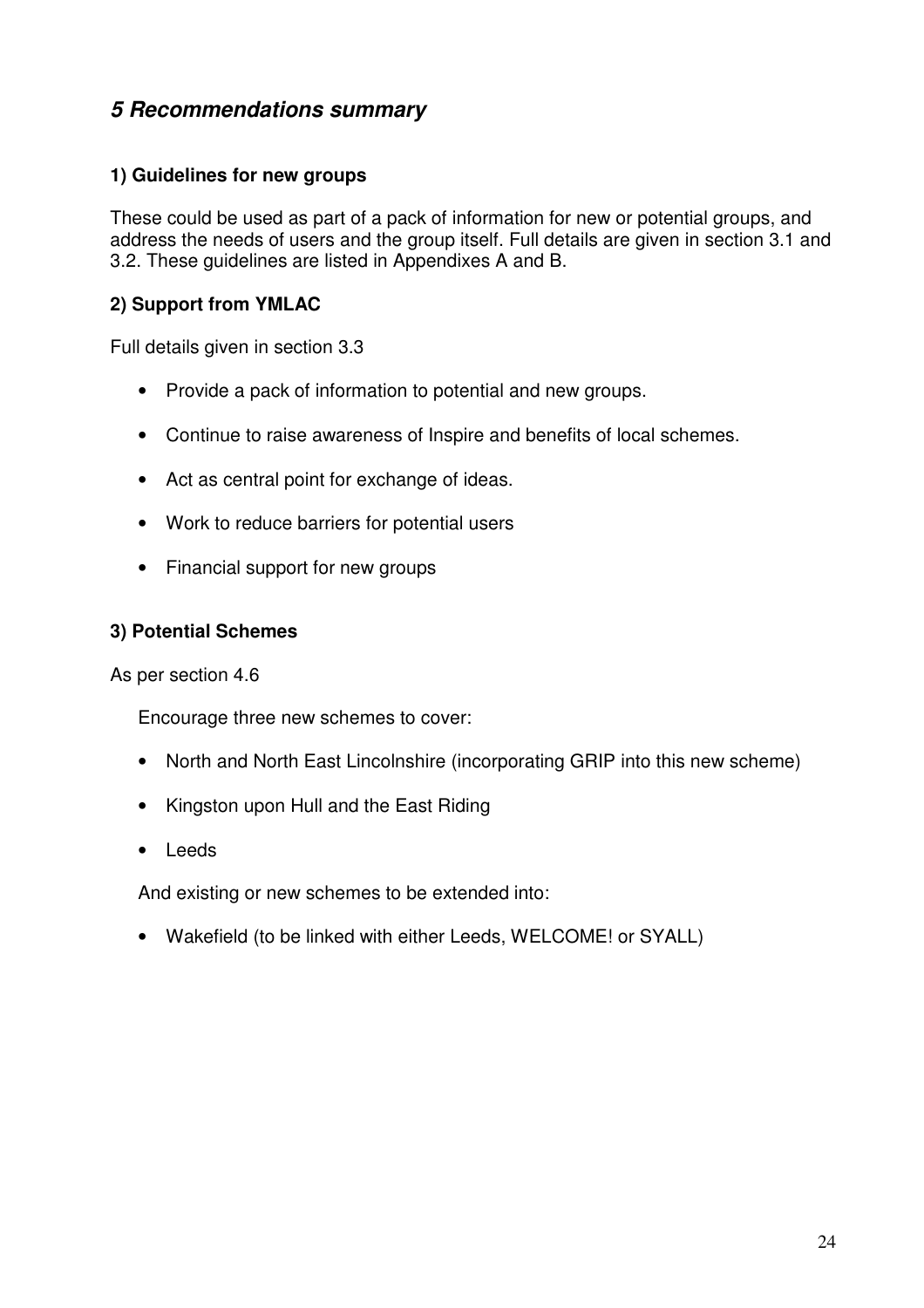# **References**

The APT partnership (1995) The APT review: A review of library and information co-operation in the UK and Republic of Ireland. British Library R&D Report 6212, LINC: Sheffield.

Brophy, P. Fisher, S. Clarke, Z. (2000) Libraries without walls 3: The delivery of library services to distant users. Library Association: London.

Carter, C. (2004) Partnerships in practice: Empowering the learning community demonstration projects evaluation report. [online] **Available at:** < http://www.mla.gov.uk/resources/assets//E/elc\_eval\_rep\_pdf\_6660.pdf> [**accessed** March 2006]

Greenwood, H. (2004) NW Inspire research report. [online] **Available at:** < www.mlanorthwest.org.uk/assets/documents/10000061INSPIREfinalreport.pdf> [**accessed** March 2006]

Hall, L. Curry, S. (2000) Libraries Access Sunderland scheme: the LASh experience. **In** Brophy, P. Fisher, S. Clarke, Z. (2000) Libraries without walls 3: The delivery of library services to distant users. Library Association: London.

Hamblin, Y. (2004) Inspire England: Project Report. LISU: Loughborough.

HEFCE (1993) Joint Funding Councils' Library Review Group: Report. Higher Education Council. (Chairman: Professor Sir Brian Follett)

Hull, B. (2000) Barriers discouraging access to libraries as agents of lifelong learning. Library and Information Commission Research Report 31.

Mason, S. (2004) Cumbria Pilot Groups – Consultant's final report [online] **available at**: www.inspire.gov.uk/pdf/inspire\_nw\_report\_final\_cumbria.pdf [**Accessed** March 2006]

McNicol, S. Matthews, G. Kane, D. Lancaster, K. Thebridge, S. Dalton, P. (2002) Collaboration between libraries and education: Supporting the Learner. Resource.

Nankivell, C. Dalton, P. (2000) Models for working together: Lifelong learners, library cross-use and collaborative solutions **In** Brophy, P. Fisher, S. Clarke, Z. (2000) Libraries without walls 3: The delivery of library services to distant users. Library Association: London.

Empowering the Learning Community. (2000) Report of the Education and Libraries Task Group to the Secretaries of State for Culture, Media & Sport and for Education & Employment, Library and Information Commission.

#### **Websites**

Inspiring Learning for all – www.inspiringlearningforall.co.uk

Inspire project website – www.inspire.gov.uk

SYALL libraryfinder site – www.syall.org.uk

WELCOME! Kirklees and Calderdale – http://welcome.hud.ac.uk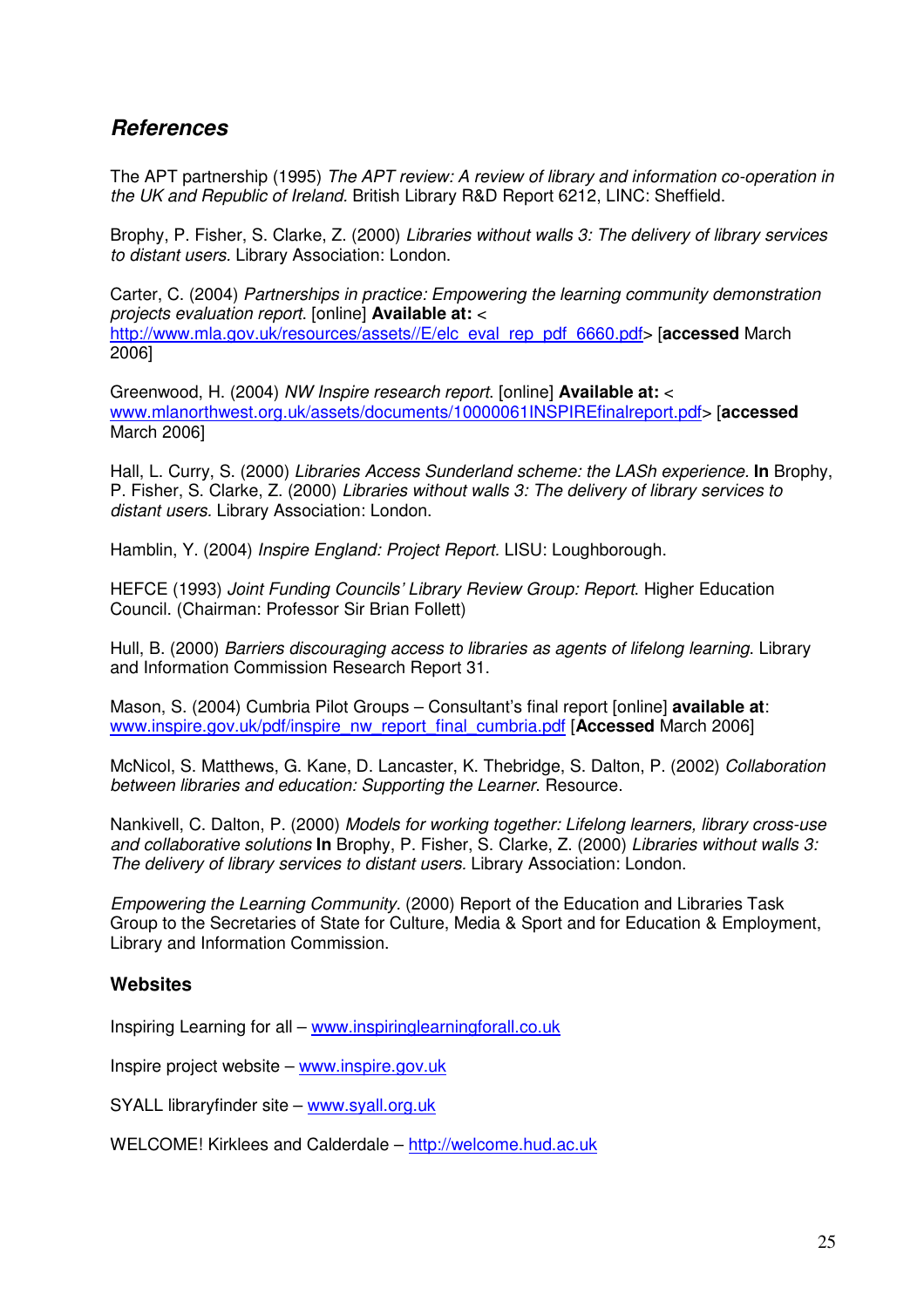# **Appendix A – Guidelines for new groups, user needs**

| <b>Activity</b>                                          | <b>Notes</b>                                                                                                                                                                                                                                                                                                                                                                                                                                                                                                       |
|----------------------------------------------------------|--------------------------------------------------------------------------------------------------------------------------------------------------------------------------------------------------------------------------------------------------------------------------------------------------------------------------------------------------------------------------------------------------------------------------------------------------------------------------------------------------------------------|
| <b>Reference Access</b><br>& Study Space as<br>a minimum | Statement of intent to allow access (such as signing up to Inspire<br>kitemark) so all libraries and potential users are clear the minimum they<br>can expect.                                                                                                                                                                                                                                                                                                                                                     |
| A good range of<br>libraries                             | Public libraries, plus one other type of library service as a bare minimum.<br>The ideal would include a range of HE; FE; and specialist libraries as well<br>as Public Libraries. If this range is not present initially, then the group<br>should consider widening the geographical region covered to provide the<br>range.                                                                                                                                                                                     |
| A wide range of<br>opening hours                         | At least one library service in partnership to be regularly open evenings /<br>weekends. This may be done through the range of libraries (above) or by<br>arrangement between the partner libraries.                                                                                                                                                                                                                                                                                                               |
| Staff knowledge of<br>what is available                  | Regular training.<br>Internal promotion.<br>Either paper or web-based reference materials on partner libraries to be<br>readily accessible to front-line staff.                                                                                                                                                                                                                                                                                                                                                    |
| User knowledge of<br>what is available                   | As a minimum, promotion of scheme to members of partner libraries as<br>well as to staff in partner libraries – e.g. posters, bookmarks, displays,<br>printed information to handout.<br>Ideally to also include outreach promotional activities whenever possible.<br>Public libraries are in an ideal position to lead on this point.<br>Basic information on member libraries to be made available through a<br>website.<br>Library catalogues available via the internet for non-members whenever<br>possible. |
| Access to PCs to<br>non-members                          | PC access to non-members to be aimed for by partner libraries either<br>free or with minimal charge. This should not be done at the expense of<br>service to existing core users and should be an aim, not a basic right.                                                                                                                                                                                                                                                                                          |
| Access to some<br>electronic<br>resources                | Access to on-line or CD-ROM databases to non-members to be aimed<br>for by partner libraries either free or with minimal charge. This should not<br>be done at the expense of service to existing core users and should be<br>an aim, not a basic right.                                                                                                                                                                                                                                                           |
| Borrowing rights                                         | Some form of borrowing materials for non-members. May be restricted to<br>certain types of stock or limited loan periods. This should not be done at<br>the expense of service to existing core users and should be an aim, not a<br>basic right.                                                                                                                                                                                                                                                                  |

A possible addition to the list, concerned with increasing confidence in potential users is:

| Shared library card   Any sort of centrally approved card that allows reference access across a |
|-------------------------------------------------------------------------------------------------|
| range of member libraries without additional proof of ID when visiting                          |
| libraries. This is a desirable aim, but may increase the bureaucracy                            |
| involved in administering referrals. It may even be seen as a retrograde                        |
| step in some areas as potential users may not feel they can access a                            |
| library unless they have the central card, whereas previously they may                          |
| been able to access libraries freely.                                                           |